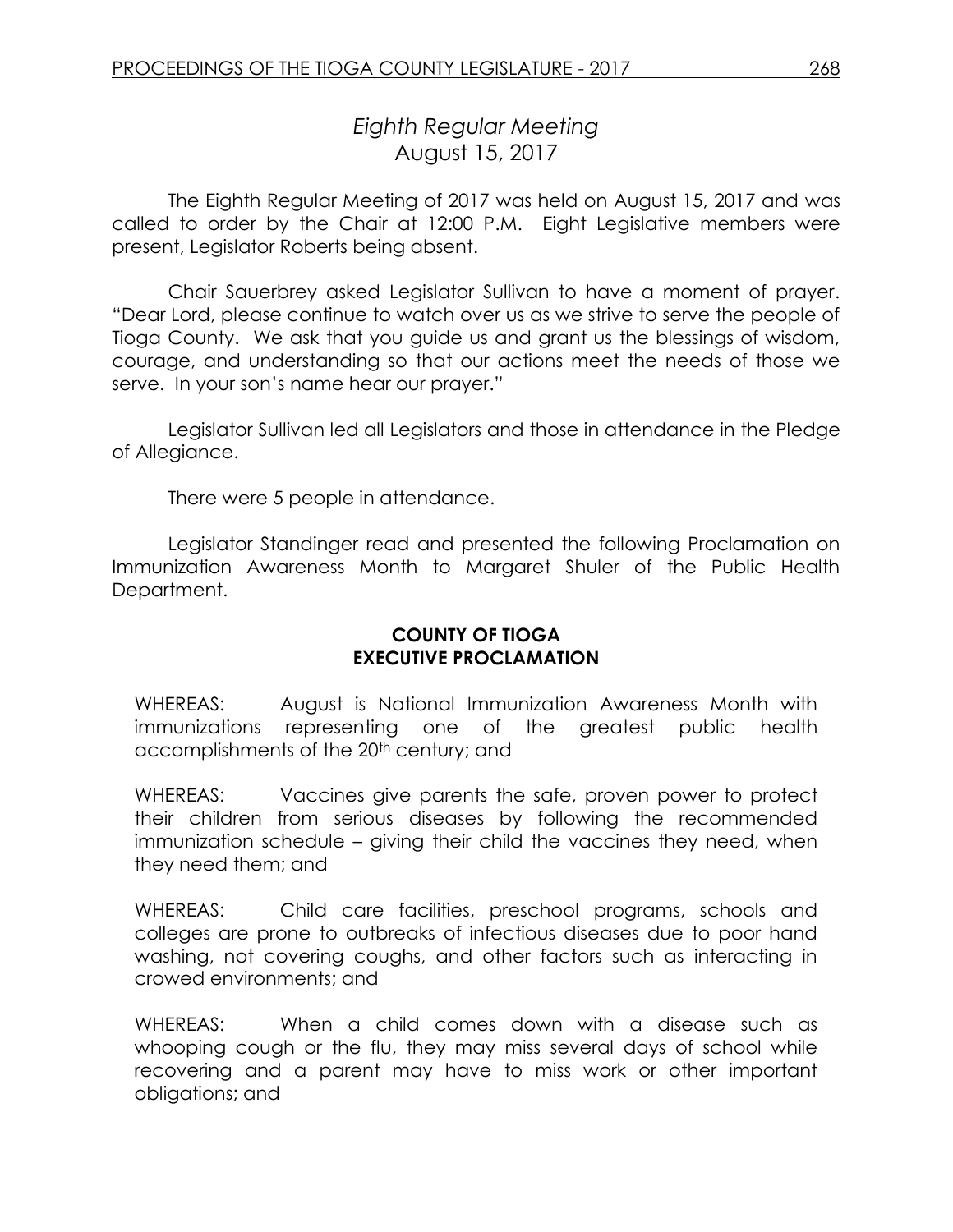WHEREAS: Vaccines are an important part of a healthy pregnancy and allows the mother to pass some protection on to her baby. Women should be up to date on their vaccinations before becoming pregnant and should receive vaccines against both flu and whooping cough during pregnancy; and

WHEREAS: All adults should get vaccines to protect their health. Even healthy adults can become seriously ill and pass diseases on to others. Everyone should have their vaccination needs assessed at their primary care provider's office; therefore

The TIOGA COUNTY LEGISLATURE, County of Tioga, does hereby proclaim the month of August 2017 as:

### **IMMUNIZATION AWARENESS MONTH**

and urges the citizens of our County to educate themselves on the recommended vaccines for themselves and their children to prevent the spread of preventable diseases.

Legislator Standinger spoke. "I will add that I received many vaccinations as I am sure everybody else in the room has and we are still kicking, so that is a good thing for us. I think that the wisdom here is that an ounce of prevention is worth a pound of cure."

Lisa McCafferty, Public Health Director spoke. "I will just add to that by saying "be wise, immunize". Thank you very much."

There was no privilege of the floor.

Legislator Sullivan made a motion to approve the minutes of July 6 and 11, 2017, seconded by Legislator Hollenbeck, and carried with Legislators Roberts being absent.

Chair Sauerbrey stated that all Legislative Committees met this month and the minutes are or will be on file with the Clerk of the Legislature.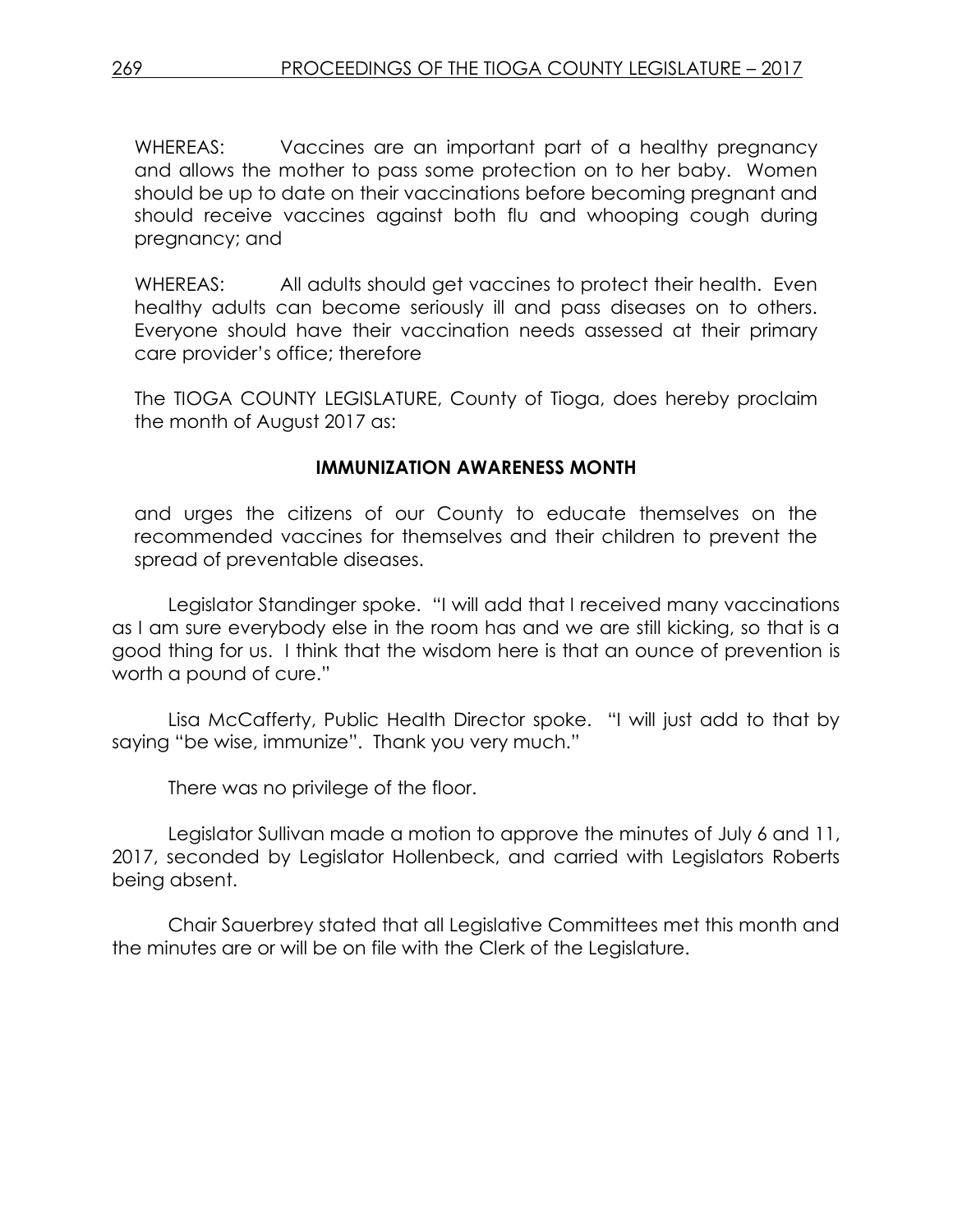REFERRED TO: LEGISLATIVE WORKSESSION

Legislator Sullivan moved for the adoption of the following resolution, seconded by Legislator Standinger.

| <b>RESOLUTION URGING GOVERNOR CUOMO</b>    |
|--------------------------------------------|
| AND THE NEW YORK STATE LEGISLATURE         |
| TO ADVANCE FUNDING AND EXPEDITE            |
| <b>COMPLETION OF THE "DANIEL PATRICK"</b>  |
| <b>MOYNIHAN" INTERSTATE 86 PROJECTS IN</b> |
| BROOME, DELAWARE, SULLIVAN, TIOGA          |
| <b>AND ORANGE COUNTIES</b>                 |
|                                            |

WHEREAS: Former Governor Pataki committed to a ten-to-twelve year construction program to complete the Route 17 conversion to Interstate 86 ("I-86") beginning with the first designation (177 miles Chemung County West to Pennsylvania) on December 3, 1999; and

WHEREAS: The designation of New York State Route 17 to I-86 provides a superhighway with connection to every Interstate Highway located within New York State and Interstate Highways leading into Pennsylvania; and

WHEREAS: The upgrade and designation of Route 17 as I'86 will make the region more competitive and able to attract substantial growth in business, industry, and tourism as well as improve the safety of the traveling public; and

WHEREAS: The New York I-86 Economic Development Benefit Study, issued in January 2000, which was widely accepted and quoted at all levels of government, called for an aggressive eight-year construction period that would result in a 3.2-billion-dollar direct economic benefit to communities along the I-86 Highway Corridor once the conversion has been completed; and

WHEREAS: With proper funding and resources (Fast Track/Design Build) for the remaining projects in Broome, Delaware, Tioga, Sullivan and Orange Counties, the conversion of Route 17 to I-86 could be completed many years sooner than on the present schedule providing vast economic benefits to the Hudson Valley, Southern Tier, and Western New York regions and would yield significant economic benefits for the nation by facilitating national freight flows, reducing travel times, improving safety, enhancing access to markets, creating new jobs, and greater value-added activity; and

WHEREAS: Due to the lack of funding the current Administration has been unable to commit to a timetable for completing the conversion of Route 17 to Interstate I-86; and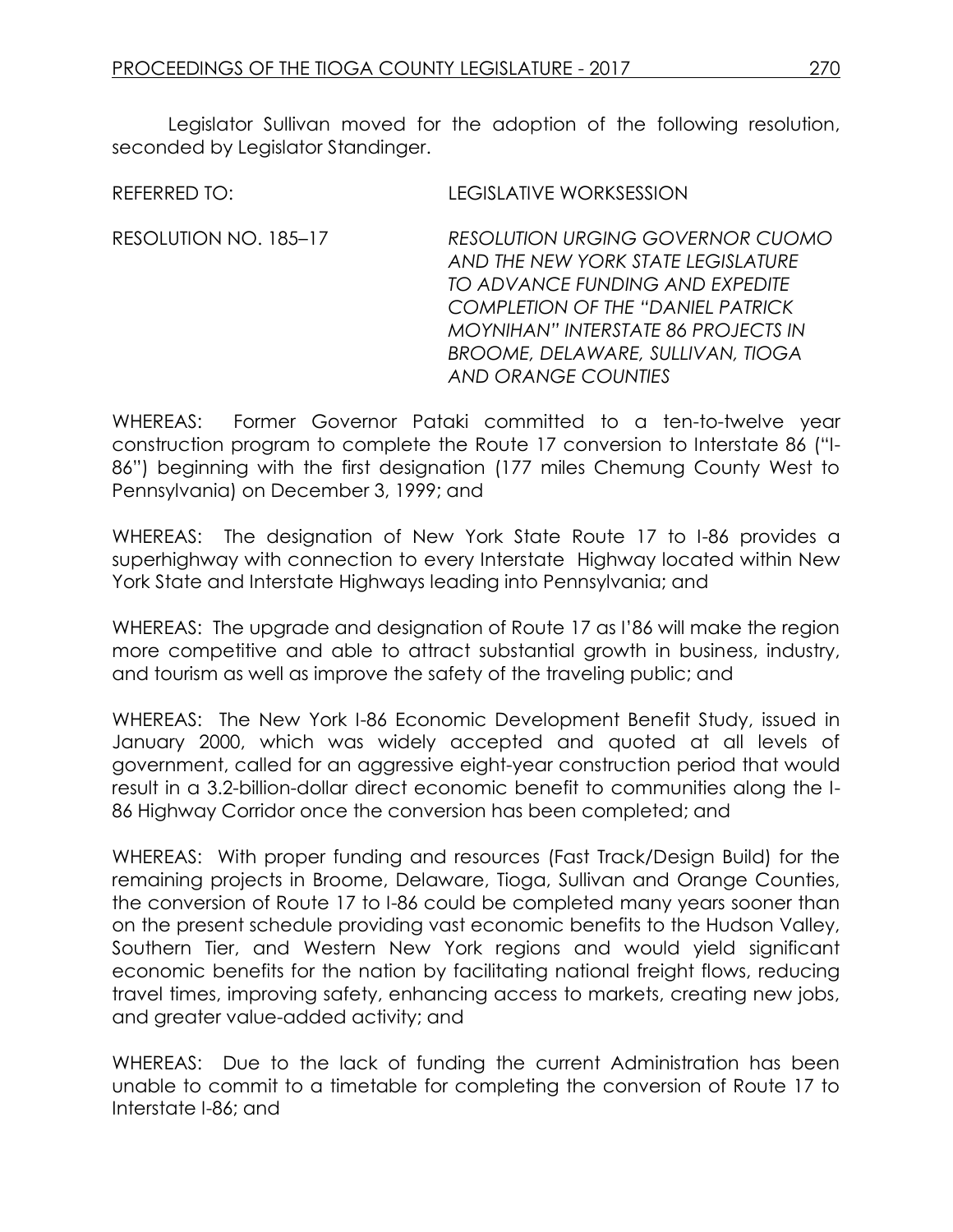WHEREAS: Additional funding for state infrastructure projects, specifically the modernization of roads and bridges, may be forthcoming from the Federal Government; and

WHEREAS: The primary economic development agencies in Orange and Sullivan Counties have formed a Coalition to promote the widening of Route 17 to six lanes over the 47 miles between Harriman and Monticello; and

WHEREAS: The Tioga County Legislature has recommended authorization of this Resolution; now therefore be it

RESOLVED: That the Tioga County Legislature does hereby request Governor Andrew Cuomo and the New York State Legislature advance funding (Fast Track/Design Build) expediting completion of the projects in Broome, Delaware, Tioga, Sullivan and Orange Counties on New York State Route 17 so that the same may be converted to I-86; and be it further

RESOLVED: That the Clerk of the Legislature is hereby authorized and directed to forward certified copies of this resolution to Governor Andrew Cuomo, Honorable Christopher Friend, Honorable Fred Akshar, Inter-County Association of Western New York, New York State Association of Counties, and the I-86 Corridor Counties (Cattaraugus, Chautauqua, Chemung, Allegany, Steuben, Broome, Delaware, Sullivan, Orange.

### ROLL CALL VOTE

Yes – Legislators Sullivan, Weston, Hollenbeck, Huttleston, Monell, Mullen, Sauerbrey and Standinger.

No – None.

Absent – Legislator Roberts.

RESOLUTION ADOPTED.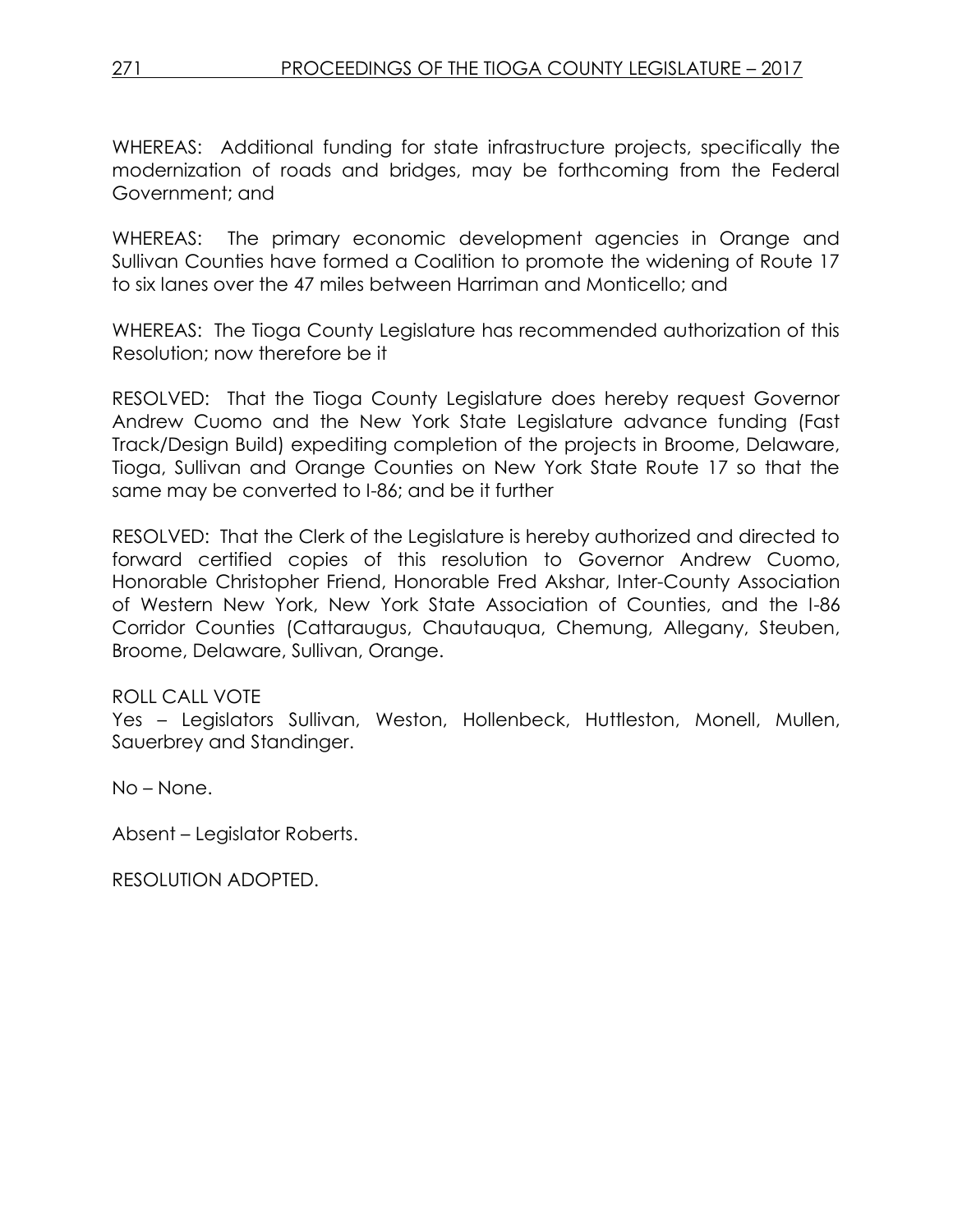Legislator Weston moved for the adoption of the following resolution, seconded by Legislator Hollenbeck.

| REFERRED TO:           | ECONOMIC DEVELOPMENT & PLANNING<br><b>COMMITTEE</b> |
|------------------------|-----------------------------------------------------|
| RESOLUTION NO. 186--17 | SEQRA CONSIDERATION FOR NEW YORK STATE              |

*OFFICE OF PARKS, RECREATION AND HISTORIC PRESERVATION 2017-2018 SNOWMOBILE TRAILS GRANT-IN-AID PROGRAM, PHASE II APPLICATION*

WHEREAS: All new or modified snowmobile trails must have a SEQRA Determination approved; and

WHEREAS: The trail changes for upgrades/reroutes to both segments of S57, for the Tioga Ridge Runners, as presented to NYSOPRHP are an Unlisted Action requiring Tioga County to consider the environmental significance of these changes; and

WHEREAS: A Short Form Environmental Assessment Form has been prepared for review by the Tioga County Legislature; now therefore be it

RESOLVED: That the Tioga County Legislature does hereby declare itself to be the Lead Agency and that it will undertake an uncoordinated review of the project; and be it further

RESOLVED: That the Tioga County Legislature has reviewed the Short Form Environmental Assessment Form, including the impact assessment, and has determined, based on the information and analysis set forth therein that the proposed action WILL NOT result in any significant adverse environmental impacts; and be it further

RESOLVED: That the Tioga County Legislature authorizes and directs the Chair to execute the Impact Assessment and the Determination of Significance of the Short Form Environmental Assessment Form and a Notice of Determination of Non-Significance (a Negative Declaration) in a manner consistent with this determination.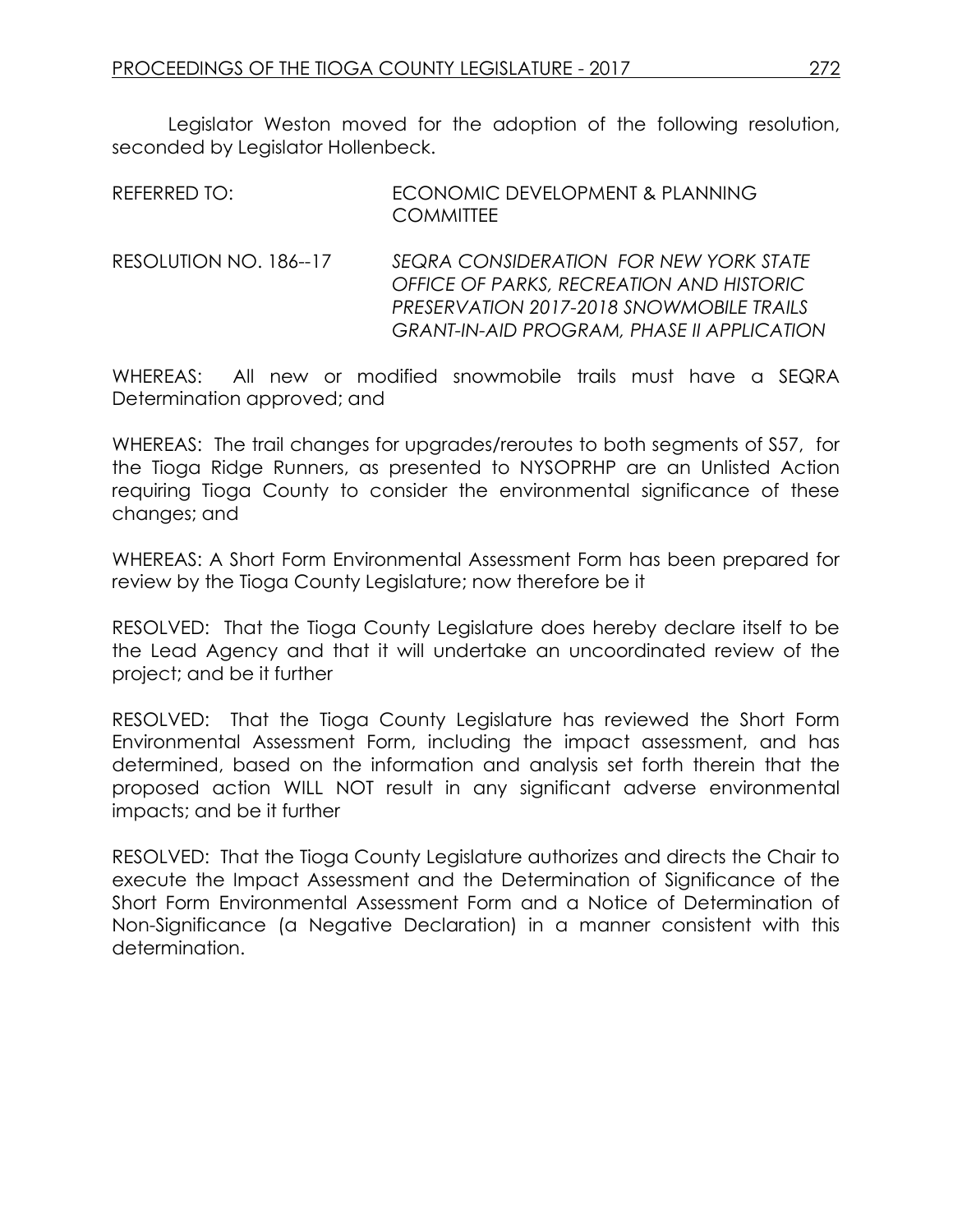Yes – Legislators Sullivan, Weston, Hollenbeck, Huttleston, Monell, Mullen, Sauerbrey and Standinger.

No – None.

Absent – Legislator Roberts.

RESOLUTION ADOPTED.

Legislator Sullivan moved for the adoption of the following resolution, seconded by Legislator Weston.

REFERRED TO: PUBLIC WORKS COMMITTEE

RESOLUTION NO. 187-17 *AUTHORIZE EXTENSION OF CURBSIDE RECYCLING CONTRACT*

WHEREAS: Taylor Garbage was awarded Tioga County's curbside recycling contract for a three year period commencing January 1, 2012, and then were authorized an extension of said contract with bid amount adjustment by the compounded increase in the Consumer Price Index (CPI) from the previous three (3) years. Bid specifications include two optional three (3) year extensions with the price at the bid amount adjusted by the compounded increase in the Consumer Price Index (CPI) from the previous three (3) years; and

WHEREAS: Taylor Garbage is interested in extending the contract for second extension of three (3) years at the adjusted rate according to the CPI; and

WHEREAS: The current compounded CPI will be calculated from January 1, 2015 through December 31, 2017; however, the December 31, 2017 CPI will not be released until early 2018. The 2015 CPI was 2.9%; the 2016 CPI was 3.1%; and the first half 2017 semiannual CPI was 2.0%; therefore be it

RESOLVED: That the Tioga County Legislature extend the curbside recycling contract with Taylor Garbage for a three (3) year period at the bid amount adjusted by the compounded increase in the Consumer Price Index (CPI) from the said dates and commencing January 1, 2018.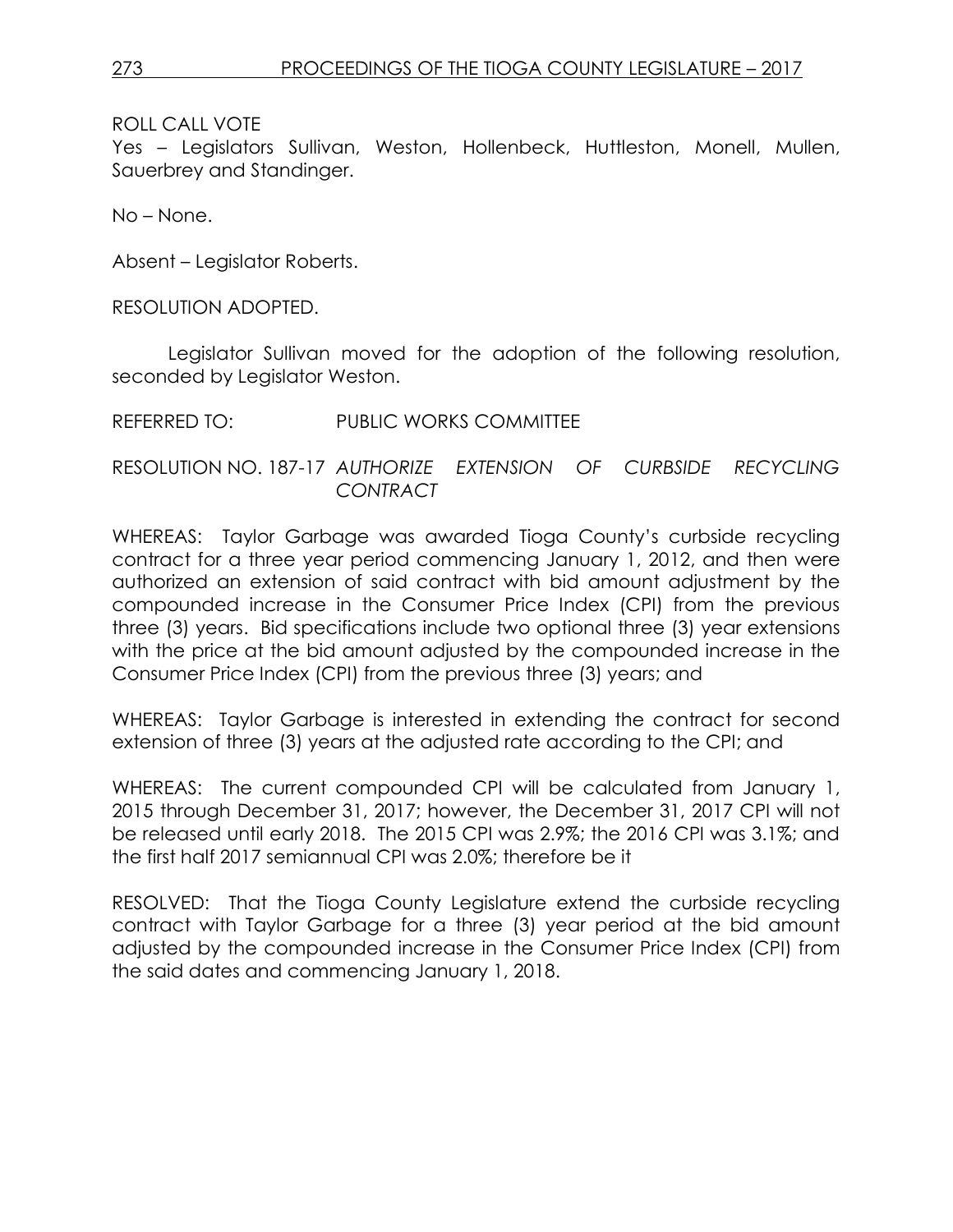Yes – Legislators Sullivan, Weston, Hollenbeck, Huttleston, Monell, Mullen, Sauerbrey and Standinger.

No – None.

Absent – Legislator Roberts.

RESOLUTION ADOPTED.

Legislator Sullivan moved for the adoption of the following resolution, seconded by Legislator Standinger.

| REFERRED TO:          | <b>HEALTH &amp; HUMAN SERVICES COMMITTEE</b><br><b>PUBLIC WORKS COMMITTEE</b>                            |
|-----------------------|----------------------------------------------------------------------------------------------------------|
| RESOLUTION NO. 188-17 | AUTHORIZE CONTRACT WITH LADY OF<br>LOURDES FOR TIOGA PACT PROGRAM<br>HEALTH & HUMAN SERVICES DEPARTMENTS |

WHEREAS: Our Lady of Lourdes Memorial Hospital, Inc. has been providing services in Broome and Tioga Counties through Healthy Families America and Healthy Families New York, called Tioga PACT (Parents and Children Together) Healthy Families Program; and

WHEREAS: The Tioga County Health and Human Services Departments have determined that the program offered by Our Lady of Lourdes Memorial Hospital, Inc. is an evidenced-based program that decreases the demand for publiclyfunded programs; and

WHEREAS: Our Lady of Lourdes Memorial Hospital, Inc. is in need of space to run the program in Tioga County; and

WHEREAS: Tioga County Health and Human Services Departments have provided the space to Our Lady of Lourdes Memorial Hospital, Inc. for the past ten (10) years to run this program; therefore be it

RESOLVED: That the Tioga County Legislature does hereby determine that the real property which is the subject of the Lease is not required for public use; therefore be it further

RESOLVED: That the Chair of the Tioga County Legislature be authorized to sign a Lease and contract with Our Lady of Lourdes Memorial Hospital, Inc. for the purpose of operating a Tioga PACT Healthy Families Program.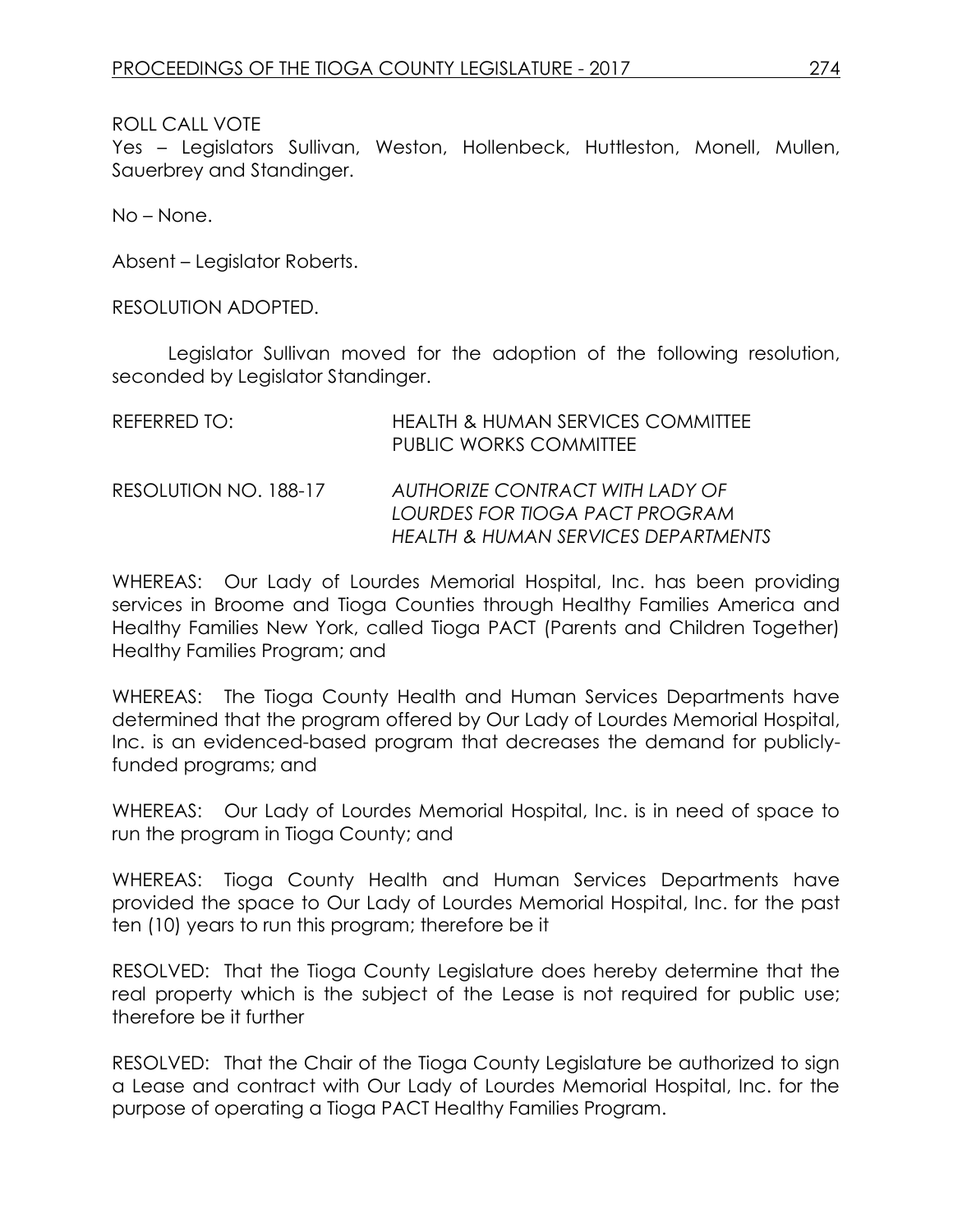Yes – Legislators Sullivan, Weston, Hollenbeck, Huttleston, Monell, Mullen, Sauerbrey and Standinger.

No – None.

Absent – Legislator Roberts. RESOLUTION ADOPTED.

Legislator Standinger moved for the adoption of the following resolution, seconded by Legislator Sullivan.

| REFERRED TO:          | <b>HEALTH &amp; HUMAN SERVICES COMMITTEE</b><br>FINANCE/LEGAL       |
|-----------------------|---------------------------------------------------------------------|
| RESOLUTION NO. 189-17 | AUTHORIZE PURCHASE/CONTRACT FOR<br><b>MOBILE CONTENT MANAGEMENT</b> |
|                       | SOLUTION FOR CHILD WELFARE SERVICES                                 |
|                       | SOFTWARE WITH NORTHWOODS                                            |

WHEREAS: Tioga County Department of Social Services (DSS) has an identified need to obtain a software system for Mobile Content Management for Child Welfare Services; and

WHEREAS: DSS has developed, released and received responses to a Request for Proposal (RFP) for the Mobile Content Management for Child Welfare Services; and

WHEREAS: An RFP review committee determined the response from Northwoods in the amount of \$448,239 to be the winning bid; and be it further

RESOLVED: That the Tioga County Legislature awards and authorizes a contract for Mobile Content Management for Child Welfare Services to Northwoods in the amount of \$448,239.

#### ROLL CALL VOTE

Yes – Legislators Sullivan, Weston, Hollenbeck, Huttleston, Monell, Mullen, Sauerbrey and Standinger.

No – None.

Absent – Legislator Roberts.

RESOLUTION ADOPTED.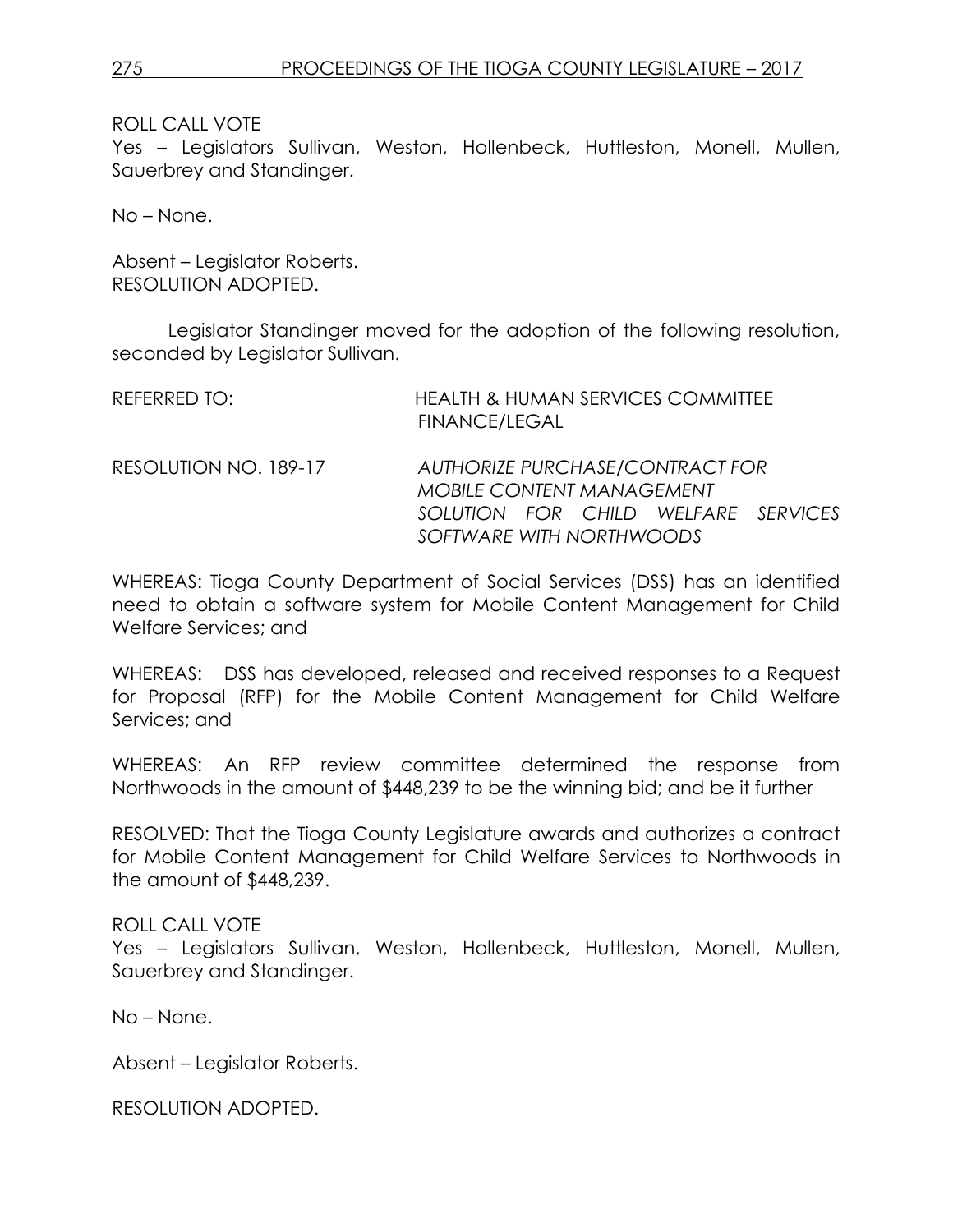Legislator Sullivan moved for the adoption of the following resolution, seconded by Legislator Weston.

| REFERRED TO:          | PUBLIC WORKS                                                 |
|-----------------------|--------------------------------------------------------------|
| RESOLUTION NO. 190-17 | AWARD BID FOR PENNSYLVANIA<br>AVENUE PAVEMENT REHABILITATION |

WHEREAS: The Commissioner of Public Works appropriated funds in the 2017 budget for this project; and

WHEREAS: On July 24, 2017 the Department of Public Works received sealed bids from the following contractors:

| Broome Bituminous Products, Vestal NY          | \$748,442.00 |
|------------------------------------------------|--------------|
| Barrett Paving, Inc., Vestal NY                | \$772,662.00 |
| Dalrymple Gravel and Contracting, Pine City NY | \$842,860.00 |

Therefore be it

RESOLVED: That the Tioga County Legislature award the bid to the low bidder, Broome Bituminous Products, Vestal NY not to exceed \$748,442.00 to be paid out of Pennsylvania Avenue Paving Account H5110.540001.H1708.

### ROLL CALL VOTE

Yes – Legislators Sullivan, Weston, Hollenbeck, Huttleston, Monell, Mullen, Sauerbrey and Standinger.

No – None.

Absent – Legislator Roberts.

RESOLUTION ADOPTED.

Legislator Sullivan moved for the adoption of the following resolution, seconded by Legislator Weston.

REFERRED TO: PUBLIC WORKS RESOLUTION NO. 191-17 *AWARD BID FOR SABIN ROAD PAVEMENT REHABILITATION*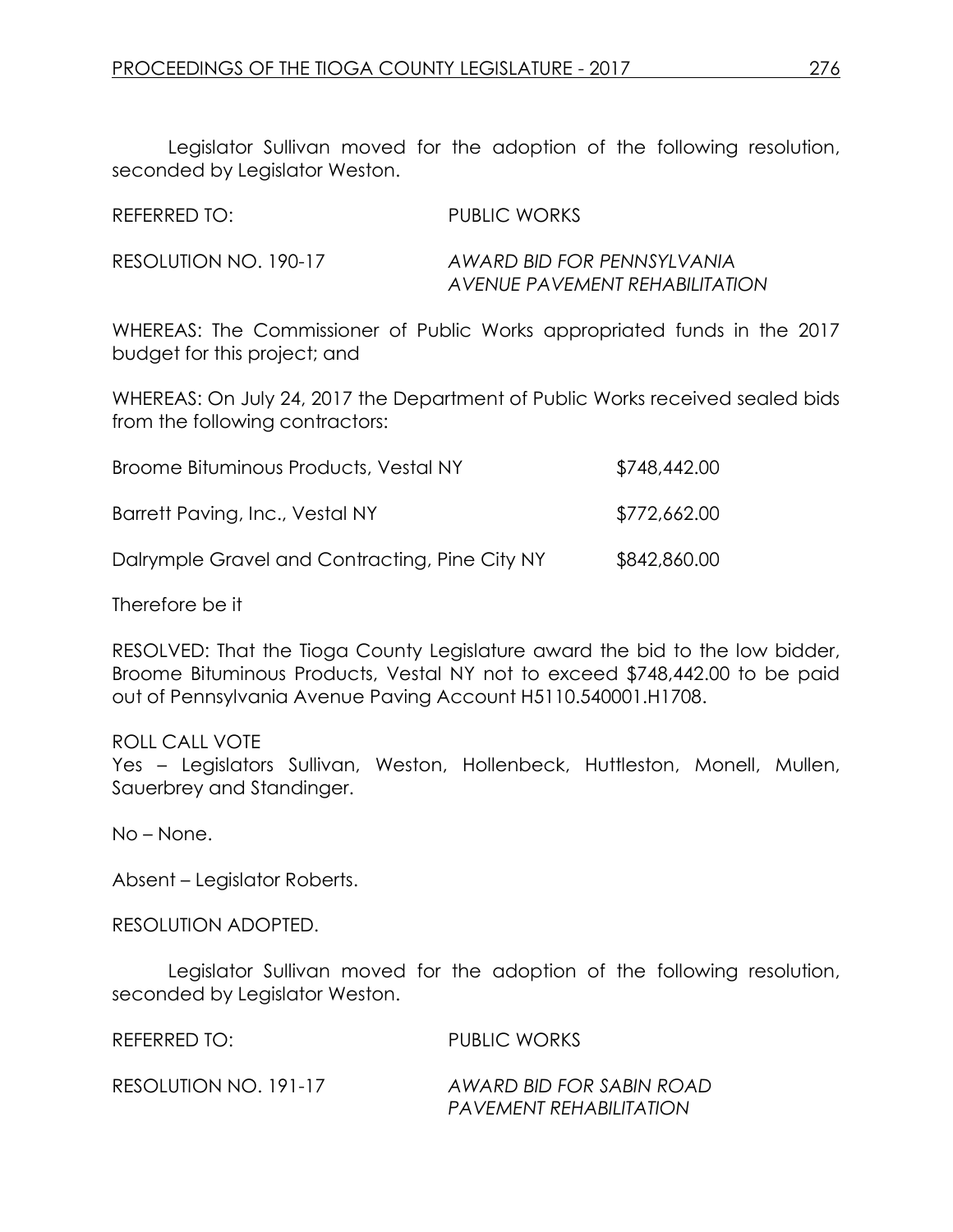WHEREAS: The Commissioner of Public Works appropriated funds in the 2017 budget for this project; and

WHEREAS: On July 12, 2017 the Department of Public Works received sealed bids from the following contractors:

| Broome Bituminous Products, Vestal NY          | \$344,424.00 |
|------------------------------------------------|--------------|
| <b>Bothar Construction, Binghamton NY</b>      | \$444,740.00 |
| Barrett Paving, Inc., Vestal NY                | \$440,588.00 |
| Spencer Paving, Spencer NY                     | \$380,942.00 |
| Dalrymple Gravel and Contracting, Pine City NY | \$398,800.00 |

Therefore be it

RESOLVED: That the Tioga County Legislature award the bid to the low bidder, Broome Bituminous Products, Vestal NY not to exceed \$344,424.00 to be paid out of Sabin Road Paving Account H5110.540001.H1702.

ROLL CALL VOTE Yes – Legislators Sullivan, Weston, Hollenbeck, Huttleston, Monell, Mullen, Sauerbrey and Standinger.

No – None.

Absent – Legislator Roberts.

RESOLUTION ADOPTED.

Legislator Sullivan moved for the adoption of the following resolution, seconded by Legislator Weston.

REFERRED TO: PUBLIC WORKS RESOLUTION NO. 192-17 *AWARD BID FOR WEST RIVER DRIVE PAVEMENT REHABILITATION* 

WHEREAS: The Commissioner of Public Works appropriated funds in the 2017 budget for this project; and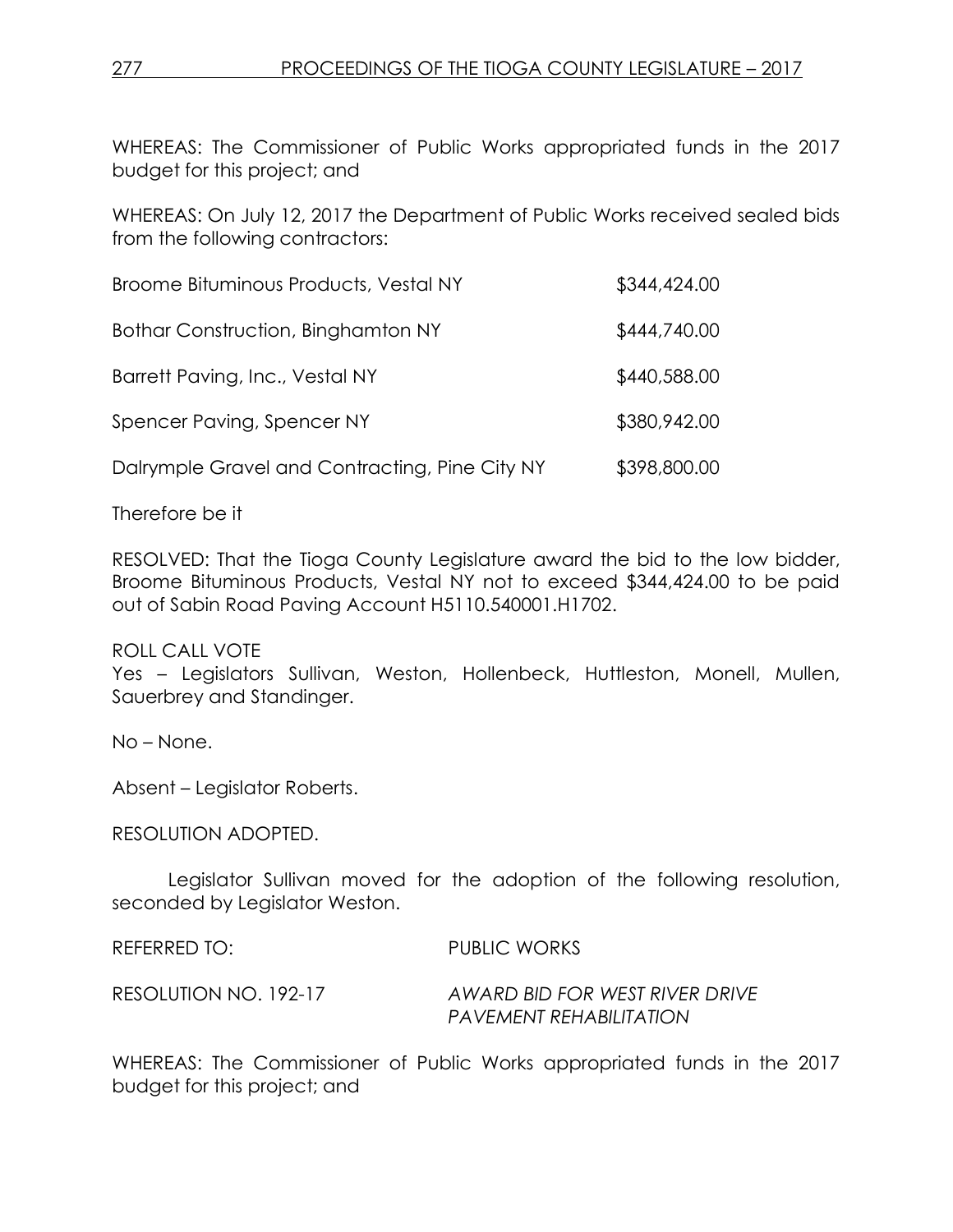WHEREAS: On August 2, 2017 the Department of Public Works received sealed bids from the following contractors:

| Broome Bituminous Products, Vestal NY          | \$534,624.00 |
|------------------------------------------------|--------------|
| Bothar Construction, Binghamton NY             | \$581,980.00 |
| Dalrymple Gravel and Contracting, Pine City NY | \$602,680.00 |

Therefore be it

RESOLVED: That the Tioga County Legislature award the bid to the low bidder, Broome Bituminous Products, Vestal NY not to exceed \$534,624.00 to be paid out of West River Drive Paving Account H5110.540001.H1703.

ROLL CALL VOTE

Yes – Legislators Sullivan, Weston, Hollenbeck, Huttleston, Monell, Mullen, Sauerbrey and Standinger.

No – None.

Absent – Legislator Roberts.

RESOLUTION ADOPTED.

Legislator Sullivan moved for the adoption of the following resolution, seconded by Legislator Weston.

REFERRED TO: PUBLIC WORKS

RESOLUTION NO. 193-17 *AUTHORIZE TO HOLD JOINT AUCTION WITH BROOME COUNTY*

WHEREAS: Broome County has offered Tioga County the ability to rejoin them with a joint auction for surplus property; and

WHEREAS: Broome County has contracted Mel Manasse & Son Auctioneers for Saturday, September 23, 2017; therefore be it

RESOLVED: That the Tioga County Legislature authorizes the auction for surplus properties to be held in conjunction with Broome County on Saturday, September 23, 2017; and be it further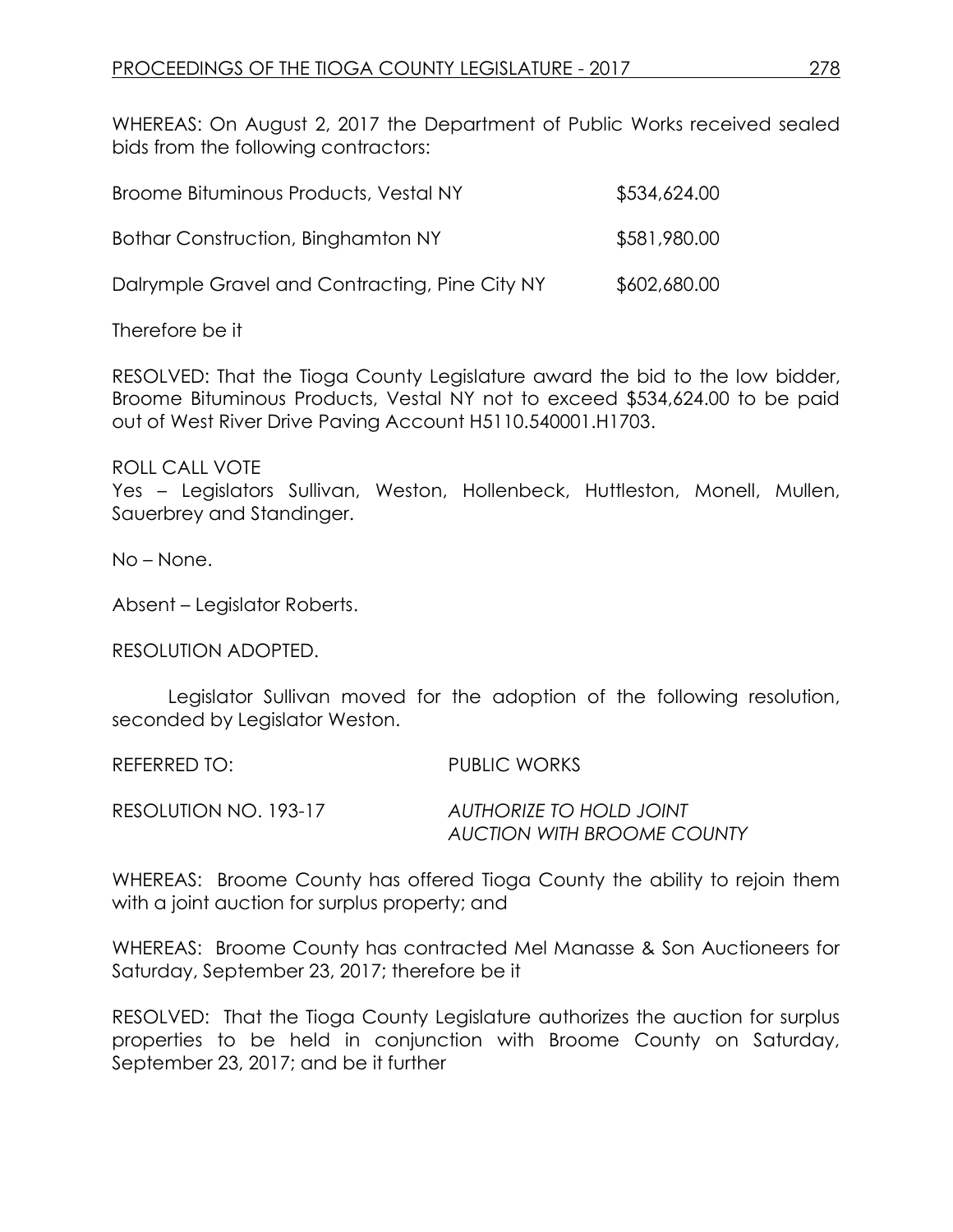## 279 PROCEEDINGS OF THE TIOGA COUNTY LEGISLATURE – 2017

RESOLVED: That Tioga County's auction for surplus properties will be held at Broome County Highway Dept., 47 Thomas St., Chenango Bridge, NY 13745 and 0% Commission of the proceeds will be charged to the seller.

ROLL CALL VOTE Yes – Legislators Sullivan, Weston, Hollenbeck, Huttleston, Monell, Mullen, Sauerbrey and Standinger.

No – None.

Absent – Legislator Roberts. RESOLUTION ADOPTED.

Legislator Mullen moved for the adoption of the following resolution, seconded by Legislator Hollenbeck.

| REFERRED TO:          | PUBLIC SAFETY COMMITTEE                                                 |
|-----------------------|-------------------------------------------------------------------------|
|                       | FINANCE COMMITTEE                                                       |
| RESOLUTION NO. 194-17 | <b>FUND SHERIFF'S GRANT-NYS POLICE</b><br><b>TRAFFIC SERVICES GRANT</b> |

WHEREAS: The Sheriff's Office has been awarded a NYS Police Traffic Services Grant (PTS-2017-Tioga Co SO-00117-(054) in the amount of \$13,800; and

WHEREAS: This funding now needs to be appropriated; therefore be it

RESOLVED: That the NYS Police Traffic Services Grant be appropriated as follows:

| State Aid Revenue Account: A3110 433900 | \$13,800 |
|-----------------------------------------|----------|
|-----------------------------------------|----------|

Expense Account: A3110 510030 Overtime/Other \$13,800

ROLL CALL VOTE

Yes – Legislators Sullivan, Weston, Hollenbeck, Huttleston, Monell, Mullen, Sauerbrey and Standinger.

No – None.

Absent – Legislator Roberts.

RESOLUTION ADOPTED.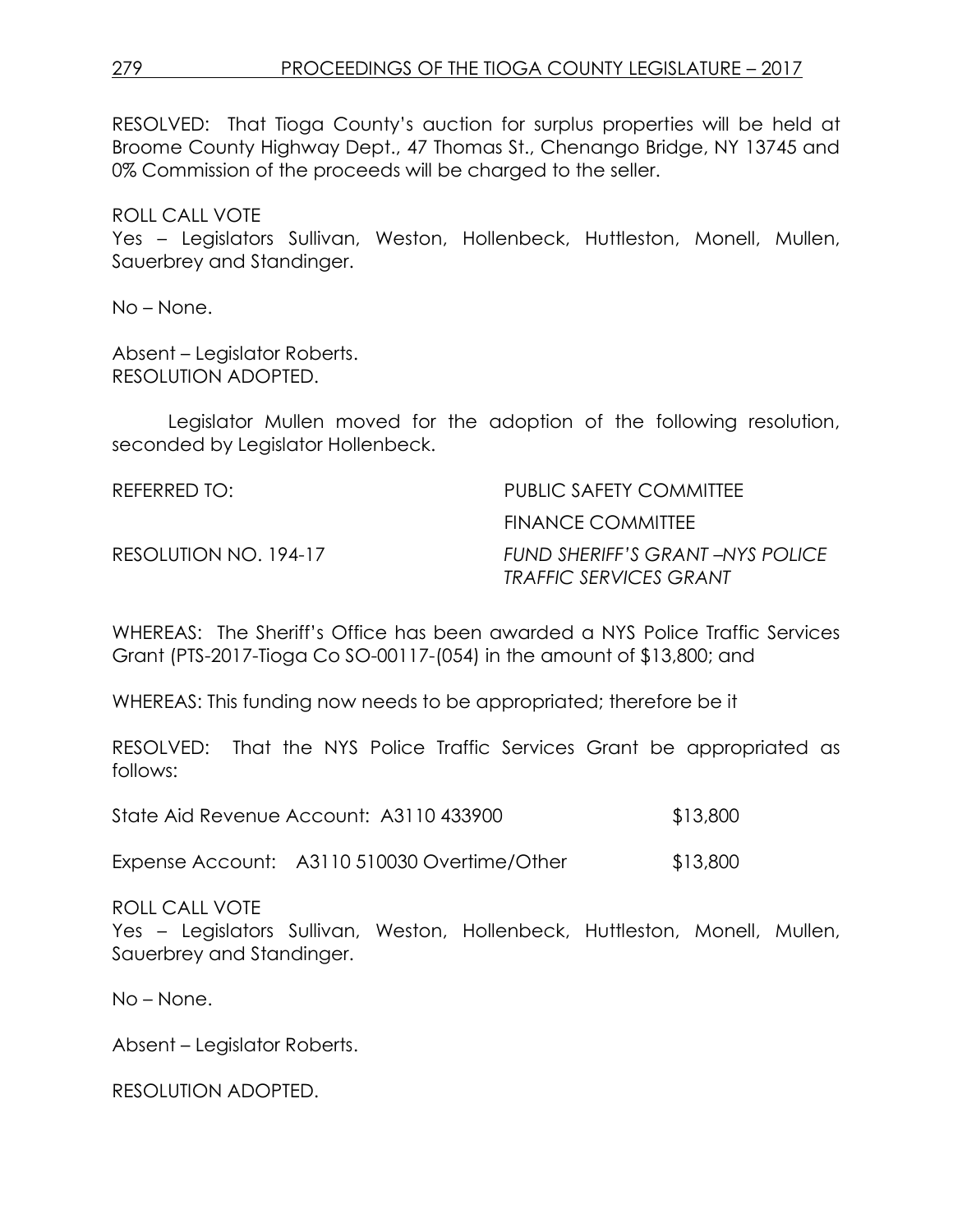Legislator Mullen moved for the adoption of the following resolution, seconded by Legislator Hollenbeck.

| REFERRED TO:          | <b>PUBLIC SAFETY COMMITTEE</b>                          |
|-----------------------|---------------------------------------------------------|
|                       | <b>FINANCE COMMITTEE</b>                                |
| RESOLUTION NO. 195-17 | FUND SHERIFF'S GRANT - NYS<br>WM 2015 SLETPP GRANT FUND |

WHEREAS: The Sheriff's Office was awarded a WM 2015 SLETPP Grant (DHSES #WM 15973952) in the amount of \$17,500; and

WHEREAS: The funding period is from 9/1/2015 to 8/31/2018 and now needs to be appropriated; therefore be it

RESOLVED: That the WM 2015 SLETPP (DHSES #WM15973952) be appropriated as follows:

From: State Aid-Sheriff 15 SLETPP (WM15973952) A3110 433470 \$17,500

| To: Sheriff (WM15973952) Grant- |              |          |
|---------------------------------|--------------|----------|
| Equipment (Not Car)             | A3110 520130 | \$17,500 |

ROLL CALL VOTE

Yes – Legislators Sullivan, Weston, Hollenbeck, Huttleston, Monell, Mullen, Sauerbrey and Standinger.

No – None.

Absent – Legislator Roberts.

RESOLUTION ADOPTED.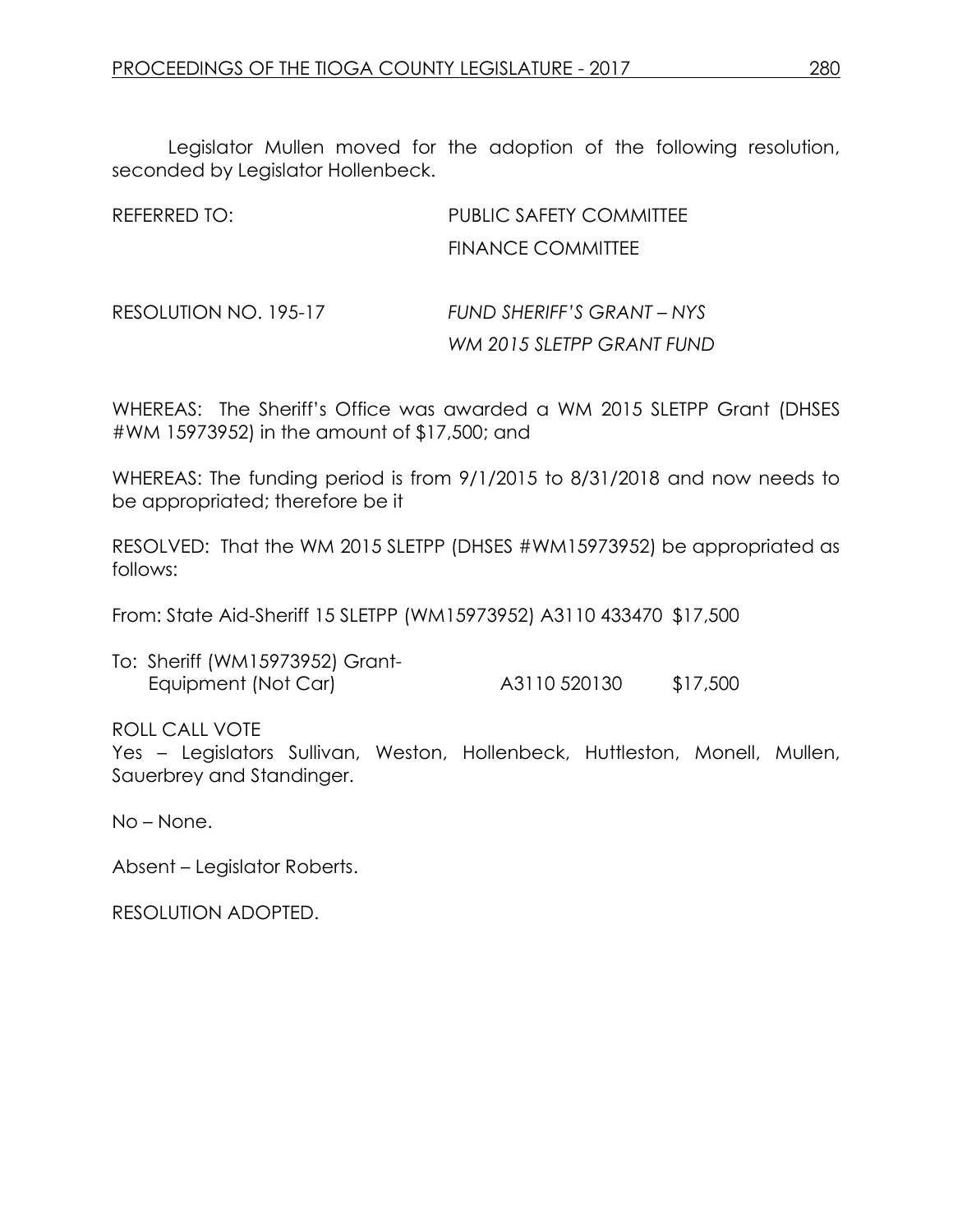Legislator Mullen moved for the adoption of the following resolution, seconded by Legislator Hollenbeck.

| REFERRED TO:          | <b>PUBLIC SAFETY COMMITTEE</b> |  |  |
|-----------------------|--------------------------------|--|--|
|                       | <b>FINANCE COMMITTEE</b>       |  |  |
|                       |                                |  |  |
| RESOLUTION NO. 196-17 | FUND SHERIFF'S GRANT - NYS     |  |  |
|                       | WM 2016 SLETPP GRANT FUND      |  |  |
|                       |                                |  |  |

WHEREAS: The Sheriff's Office was awarded a WM 2016 SLETPP Grant (DHSES #WM 15973962) in the amount of \$17,500; and

WHEREAS: The funding period is from 9/1/2016 to 8/31/2019 and now needs to be appropriated; therefore be it

RESOLVED: That the WM 2016 SLETPP (DHSES #WM15973962) be appropriated as follows:

From: State Aid-Sheriff 16 SLETPP (WM15973962) A3110 433480 \$17,500

| To: Sheriff (WM15973962) Grant- |  |              |  |          |
|---------------------------------|--|--------------|--|----------|
| Equipment (Not Car)             |  | A3110 520130 |  | \$17,500 |

ROLL CALL VOTE

Yes – Legislators Sullivan, Weston, Hollenbeck, Huttleston, Monell, Mullen, Sauerbrey and Standinger.

No – None.

Absent – Legislator Roberts.

RESOLUTION ADOPTED.

Legislator Sullivan moved for the adoption of the following resolution, seconded by Legislator Weston.

| REFERRED TO:          | HEALTH & HUMAN SERVICES COMMITTEE<br><b>FINANCE COMMITTEE</b> |
|-----------------------|---------------------------------------------------------------|
| RESOLUTION NO. 197-17 | APPROPRIATION OF FUNDS<br>PUBLIC HEALTH                       |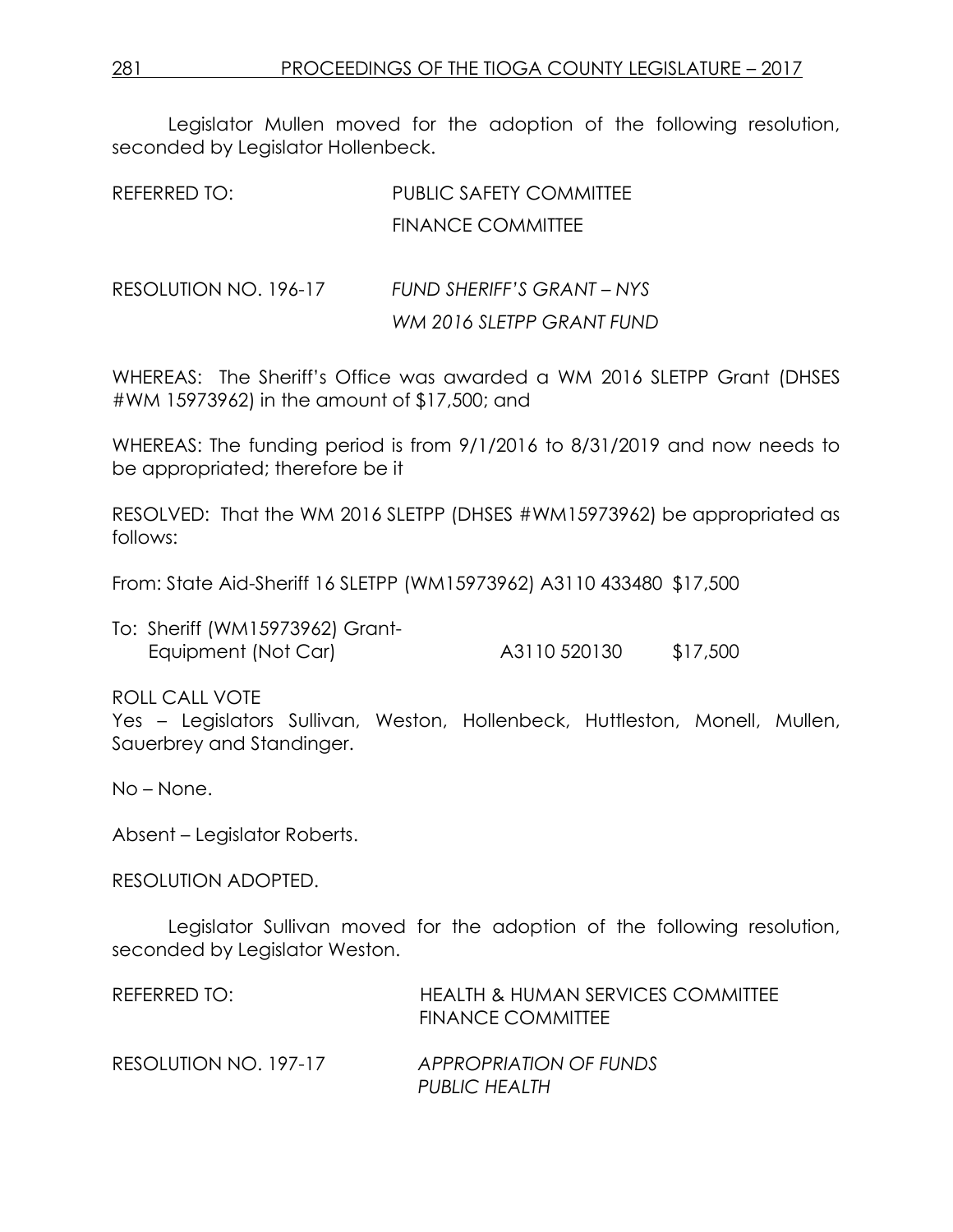WHEREAS: Tioga County Public Health has been awarded additional funding from the New York State Department of Health; and

WHEREAS: The funding is designated for the purchase of approved program related deliverables; and

WHEREAS: Appropriation of Funds requires Legislative approval; therefore be it

RESOLVED: That funding be appropriated as follows:

|     | From: A4011 434010 State Aid | \$15,070 |
|-----|------------------------------|----------|
| To: | A4011 540640 Supplies        | \$15,070 |

ROLL CALL VOTE

Yes - Legislators Sullivan, Weston, Hollenbeck, Huttleston, Monell, Mullen, Sauerbrey and Standinger.

No – None.

Absent – Legislator Roberts.

RESOLUTION ADOPTED.

Legislator Standinger moved for the adoption of the following resolution, seconded by Legislator Sullivan.

REFERRED TO: HEALTH & HUMAN SERVICES COMMITTEE RESOLUTION NO. 198-17 *AUTHORIZATION TO APPLY FOR GRANT PUBLIC HEALTH*

WHEREAS: Tioga County Public Health (TCPH) has been invited to submit a grant application to the Appalachian Regional Commission; and

WHEREAS: TCPH has developed a plan to transform the provision of Dental services to the uninsured and under-served Tioga County citizens; and

WHEREAS: Current Dental Program, Tioga Mobile Dental Services is instrumental in addressing the unmet oral health needs of children and adults in Tioga County; and

WHEREAS: The amount of the grant funding is not yet determined; and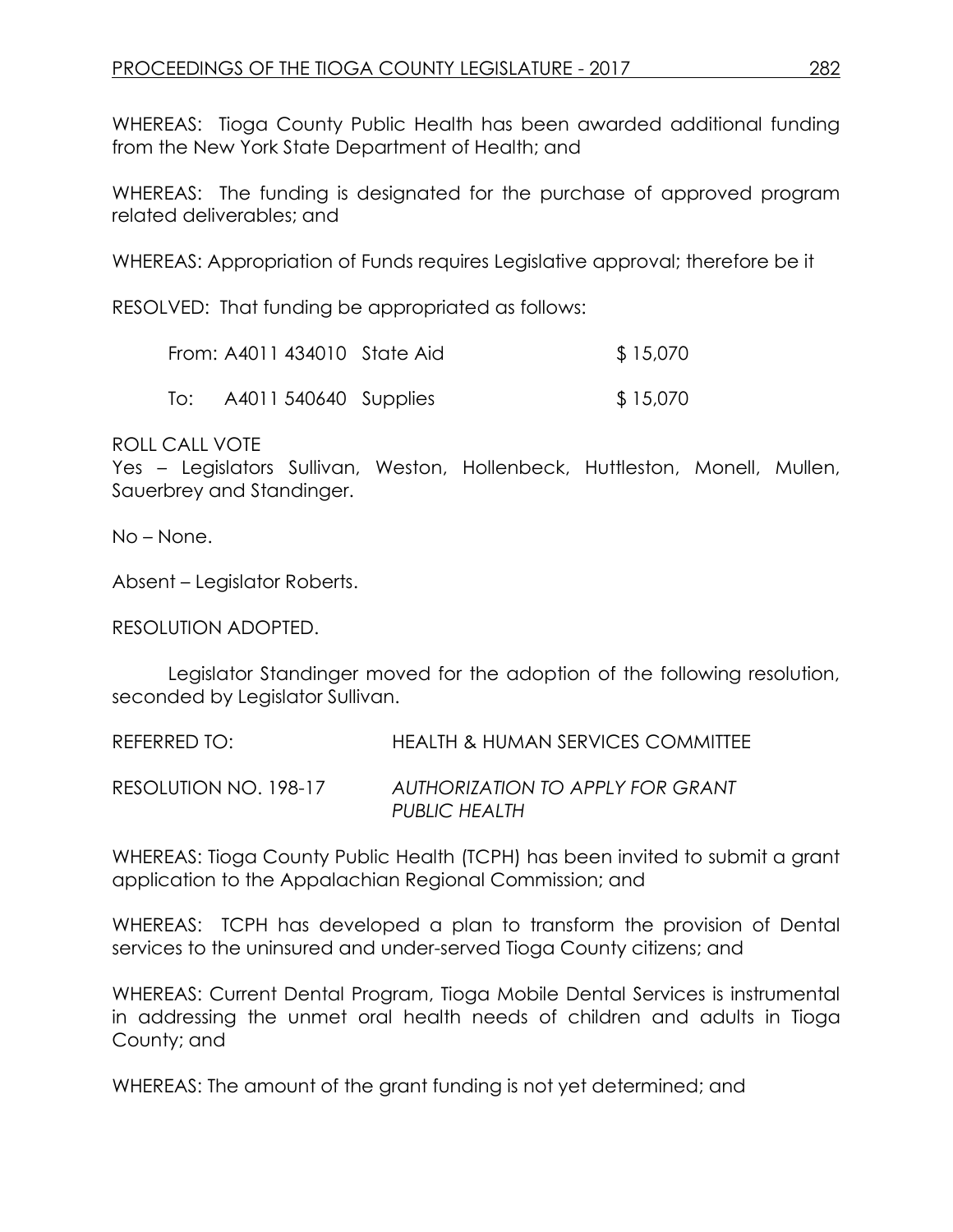WHEREAS: This grant does not require matching funds; and

WHEREAS: If awarded the grant, TCPH will submit a resolution to appropriate the funds at that time; and

WHEREAS: County Policy 47 requires Legislative approval for grant applications that require the signature of the Chief Elected Official; and

WHEREAS: The Tioga County Legislature supports TCPH in pursuing funding to provide needed services to Tioga County residents; therefore be it

RESOLVED: That Tioga County Public Health is authorized to submit a grant application to the Appalachian Regional Commission.

ROLL CALL VOTE

Yes – Legislators Sullivan, Weston, Hollenbeck, Huttleston, Monell, Mullen, Sauerbrey and Standinger.

No – None.

Absent – Legislator Roberts.

RESOLUTION ADOPTED.

Legislator Mullen moved for the adoption of the following resolution, seconded by Legislator Hollenbeck.

REFERRED TO: PUBLIC SAFETY COMMITTEE

RESOLUTION NO. 199-17 *ADOPT BYLAWS* 

*LOCAL EMERGENCY PLANNING COMMITTEE (LEPC) EMERGENCY MANAGEMENT*

WHEREAS: The Emergency Management Office has updated their Local Emergency Management Plan (LEPC); and

WHEREAS: Legislative approval is required for any changes made to the bylaws; therefore be it

RESOLVED: That the Local Emergency Planning Committee (LEPC) bylaws are hereby updated and adopted as follows: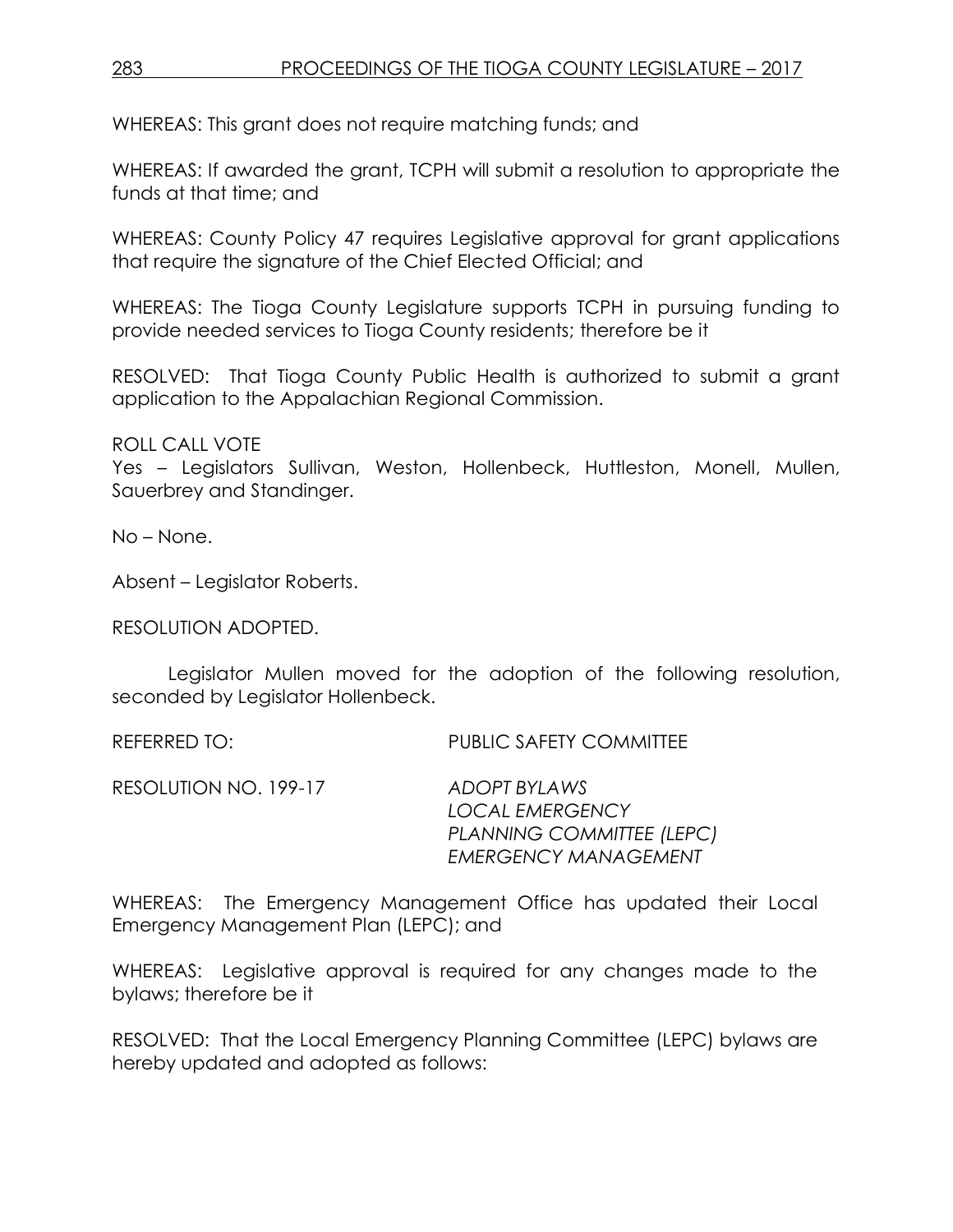# Tioga County Emergency Management Office Local Emergency Planning Committee Bylaws June 2017

## **I. Name of the Committee**

The name of the committee shall be the **Tioga County Local Emergency Management Planning Committee,** hereafter known as LEPC.

## **II. Powers and Duties**

The LEPC has been established pursuant to section 301 (c) of the Public Law 99-499, **The Emergency Planning and Community Right to Know Act of 1986, (100 Stat 1738-58, October 17, 1986).** The LEPC shall have all the powers and duties conferred upon it by said Law, and as it may from time to time be amended. The principal duty of the LEPC shall be to develop an emergency response plan for the County of Tioga and its included municipalities, and to review such plans annually. This plan shall contain at a minimum, all the elements set forth in PL 99-499 for such plans.

## **III. Membership**

The members of the LEPC shall be recommended by the LEPC Nominating Committee, approved by majority vote of the LEPC membership and appointed by the New York State Emergency Response Commission (SERC) pursuant to PL 99-499. The membership shall include the following:

- A. Elected Local Official (or designee): Tioga County Chair of the Legislature
- B. Elected State Official (or designee): a member of the New York State Legislature representing a district lying wholly or partially within Tioga County.
- C. Civil Defense representative: The Tioga County Deputy Director of Emergency Preparedness of the Tioga County Emergency Management Office.
- D. Community Emergency Coordinator: The Tioga County Director of Emergency Management
- E. Law Enforcement representative: The Tioga County Sheriff (or designee)
- F. Firefighting/HAZMAT representative: The Tioga County Fire Coordinator (or designee)
- G. A representative of the New York State Police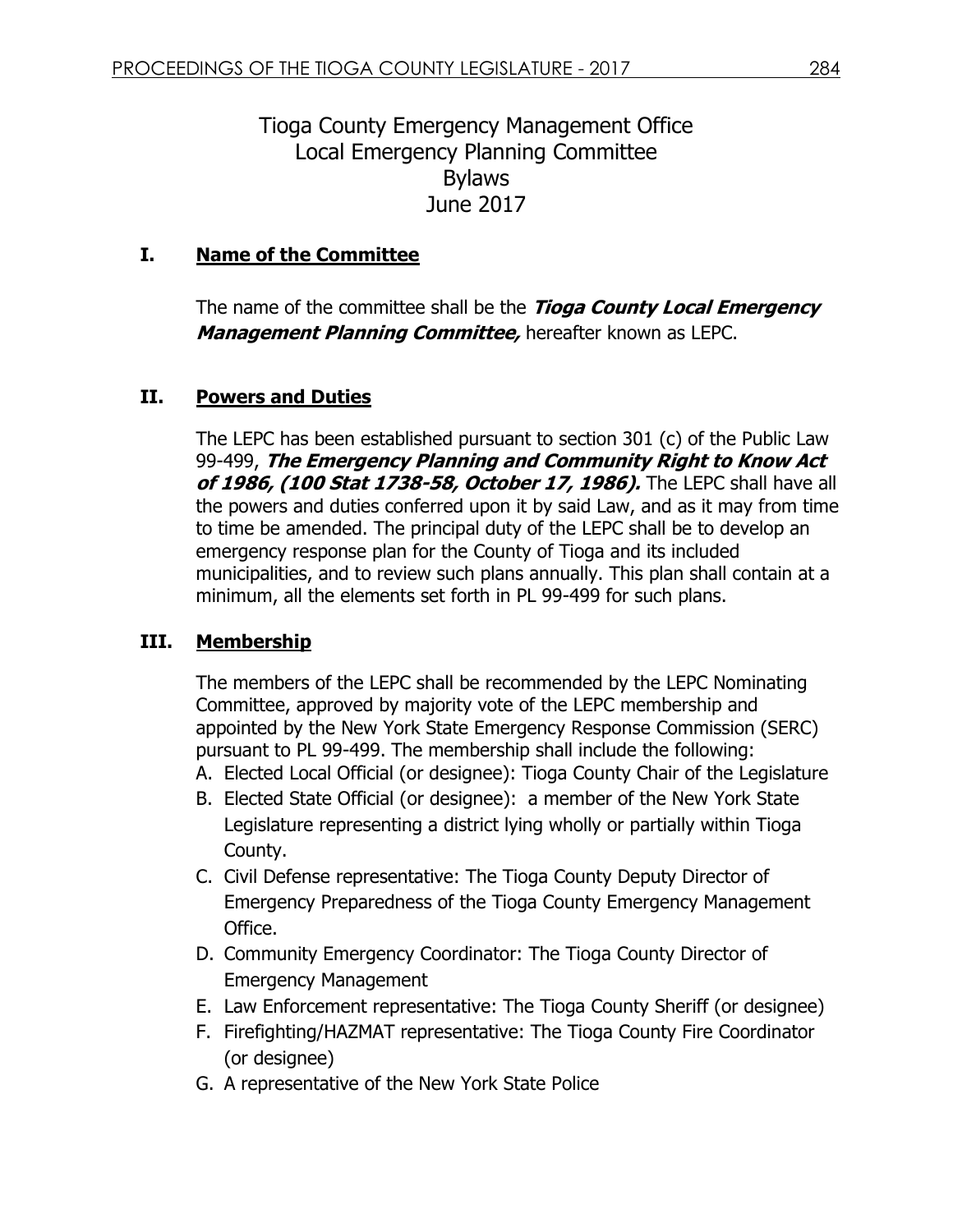- H. First Aid representative: The Tioga County EMS Coordinator (or designee)
- I. Health representative: A representative of the Tioga County Health Department.
- J. A representative of the Tioga County Soil and Water Office.
- K. A Transportation Safety Representative
- L. A media representative
- M. A community representative
- N. Facility Owners representatives

## **IV. Alternative Members**

- A. Each member may nominate an alternate to assume his or her duties and position on the LEPC in his or her absence. The alternative may vote only in the absence of the member.
- B. Nominations for representatives and alternate members can be be made in writing or by verbal motion form the floor to the LEPC Chair and approved by the majority of the votes cast.

# **V. Officers**

- A. The LEPC shall at its first meeting elect by a majority vote a Chairperson and Vice-Chairperson. Said Officers shall serve a term of one year. Elections for these two officer ships shall thereafter be held annually.
- B. The power and duties of the Chairperson shall be to preside at meetings of the LEPC, appoint such standing and special subcommittees as shall be needed to conduct the business of the LEPC, serve as the non-exclusive spokesperson for the LEPC, and such other powers and duties as are customary for the presiding Officer of similar committees and boards.
- C. The powers and duties of the Vice-Chairperson shall be to preside over meetings of the LEPC and carry out such duties as may be directed by the Chairperson.

## **VI. Conduct of Meetings**

A. The LEPC shall meet as often as is necessary to conduct its business, and in no event less often than once annually.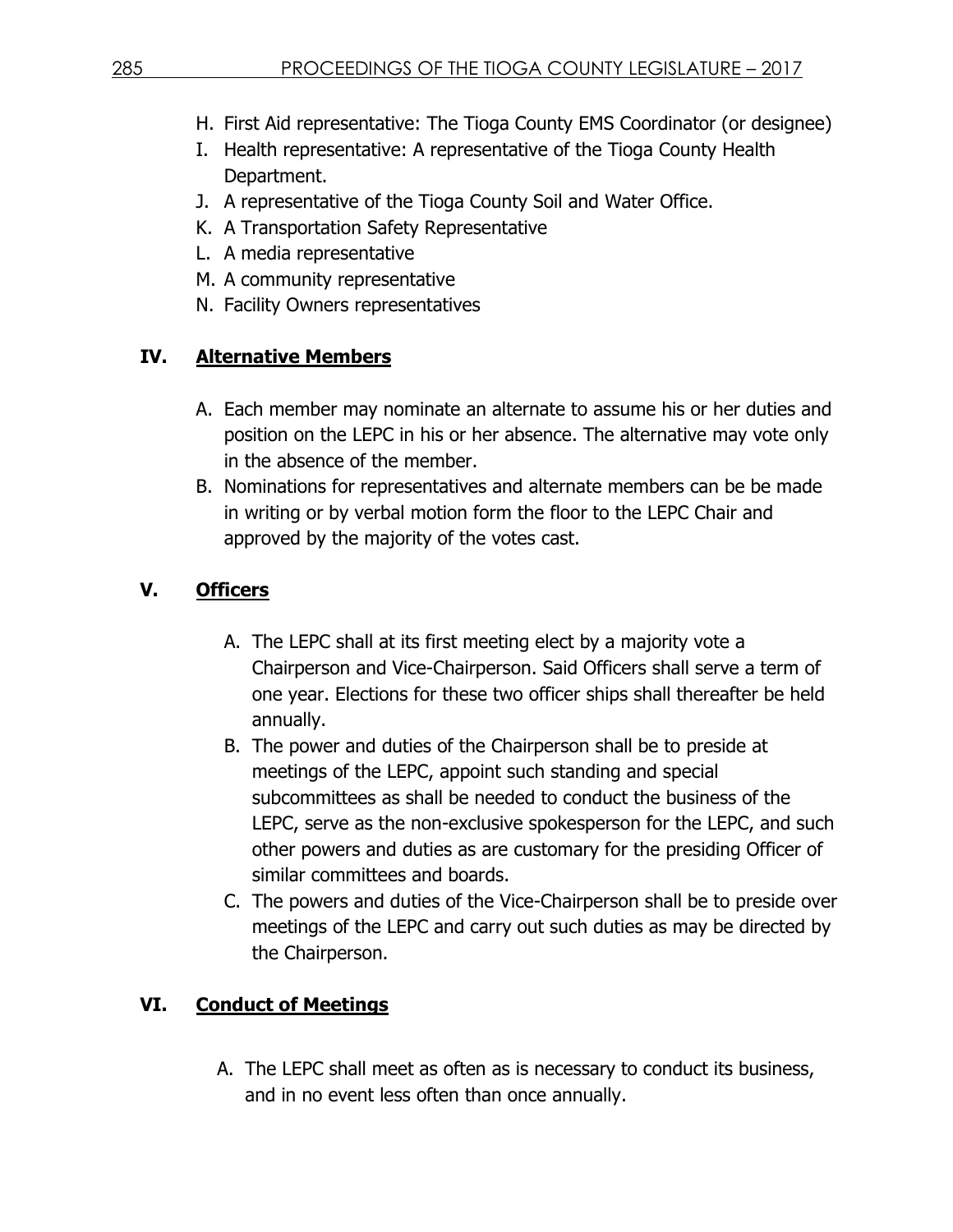- B. The LEPC shall conduct no business in the absence of a quorum of its members, a quorum being a majority of the membership as set forth in Article III of these Bylaws. In the event that a quorum is not present, informational sessions may be conducted.
- C. The LEPC shall conduct its business by means of resolutions duly adopted by a majority of the membership. No motion, resolution, or other parliamentary instrument shall prevail unless it receives a majority of the votes cast.
- D. The LEPC shall be deemed to be a PUBLIC BODY of the County of Tioga within the meaning of the New York State Open Meetings and Freedom of Information statutes, except as those statutes may be superseded by applicable Federal Law.
- E. Except as otherwise provided in these Bylaws, the LEPC shall conduct its business in accordance with Robert's Rules of Order.

# **VII. Public Participation and Access to Information**

- A. The public is encouraged to participate in the work of the LEPC by attendance at meetings and, when in order, by addressing the LEPC.
- B. The public shall be notified of meetings of the LEPC in accordance with applicable provisions of the New York Open Meetings Law, specifically by advance notice given to the local public media by the Tioga County Emergency Management Office.
- C. At least once annually, the LEPC shall advertise and conduct at least one meeting in which members of the public shall be invited to address the LEPC on matters which they believe should be considered in the emergency response plan.
- D. At least thirty days before the adoption of the emergency response plan or any revision to that plan, the LEPC shall publish a summary of the provisions of the proposed plan or any revision to that plan, and shall hold at least one hearing to receive comments from the public thereon. Minutes of the public comments shall be made, and the LEPC shall take due note of the public comments in its deliberations prior to the adoption of the emergency response plan or its revision. The LEPC shall further adopt by resolution a response to the public comments, including action taken by the LEPC with respect to the comments, prior to adoption of the emergency plan or any revision.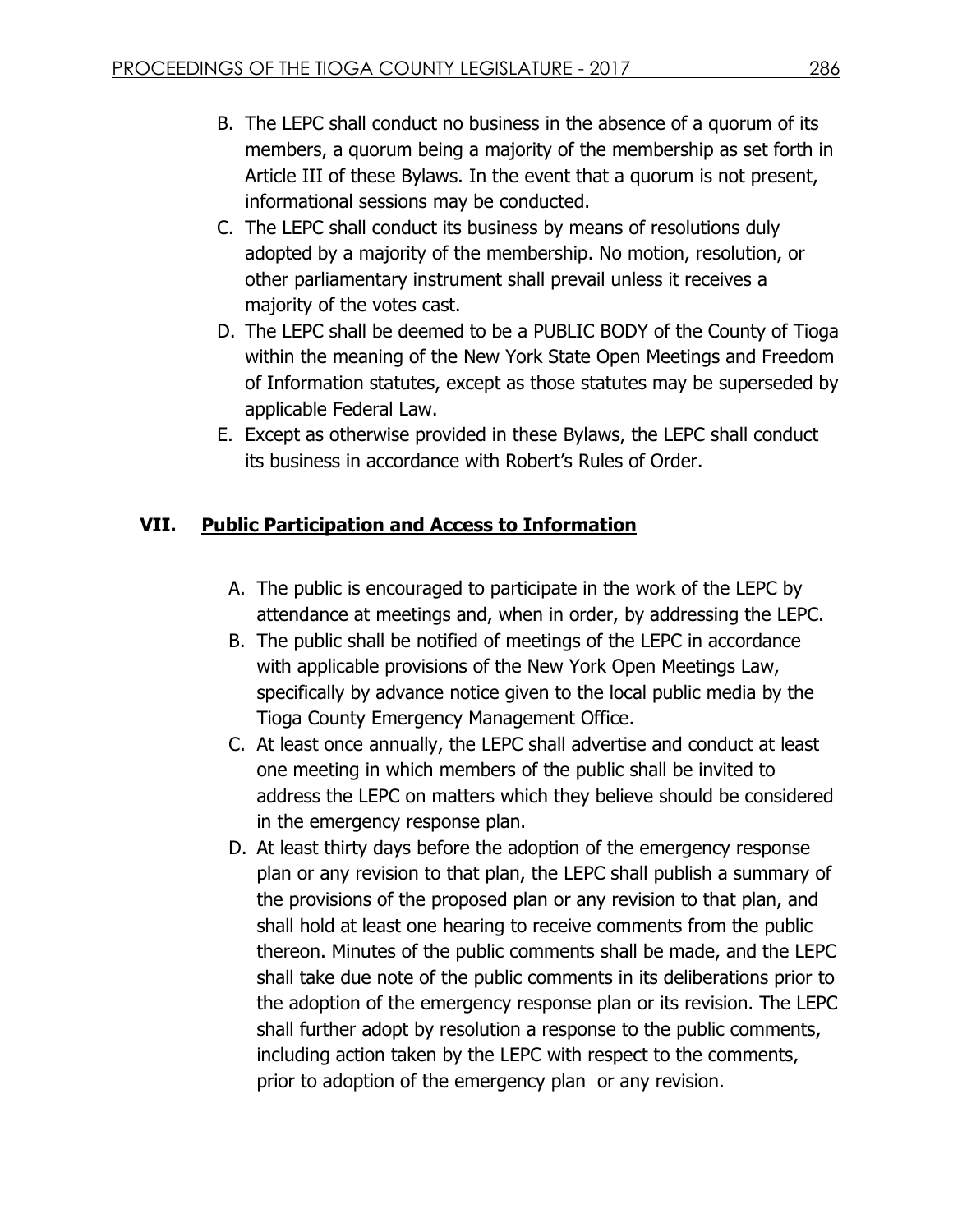- E. Copies of the emergency response plan with adopted amendments and revisions shall be distributed (may be accomplished through the Tioga County website) to:
	- 1. Cognizant State and Federal authorities;
	- 2. Each municipality within Tioga County
	- 3. All police, fire and EMS agencies with in Tioga County;
	- 4. All 'covered facilities' within Tioga County (within the meaning of PL 99-499)
	- 5. All public libraries within Tioga County
	- 6. Local media
	- 7. The Tioga County Legislature; and members of the LEPC

# **VIII. Public Access to Information**

- A. The Tioga County Office of Emergency Management is hereby designated as the secretariat of the LEPC.
- B. The Deputy Director of Emergency Preparedness of the Tioga County Emergency Management Office is hereby designated as the Coordinator of Information pursuant to Section 301 (c) of PL 99-499.
- C. The emergency response plan, material safety data sheets (MSDS), lists described in Section 311 (a) (2) of PL 99-499, inventory forms, toxic chemical release forms, and follow up emergency notices shall be made available to the general public, consistent with the trade secret exceptions in Section 322 of PL 99-499, upon request to the Tioga County Emergency Management Office. On request by an owner or operator of a facility subject to the requirements of Section 312 (d) (2) of PL 99-499, the LEPC shall withhold from disclosures under this Section the location of any specific chemical required by Section 312 (d) (2) of PL 99-499 to be contained in an inventory form as Tier II information.
- D. The LEPC shall annually publish a notice in the local newspapers that the emergency response plan, material safety data sheets (MSDS), and inventory forms have been submitted under this Article. Such notice shall announce that members of the public who wish to review any such plan, sheet, form or follow up notice may do so at the Tioga County Emergency Management Office.
- E. Subject to the approval of the LEPC, the Coordinator of Information shall develop and promulgate procedures for processing requests from the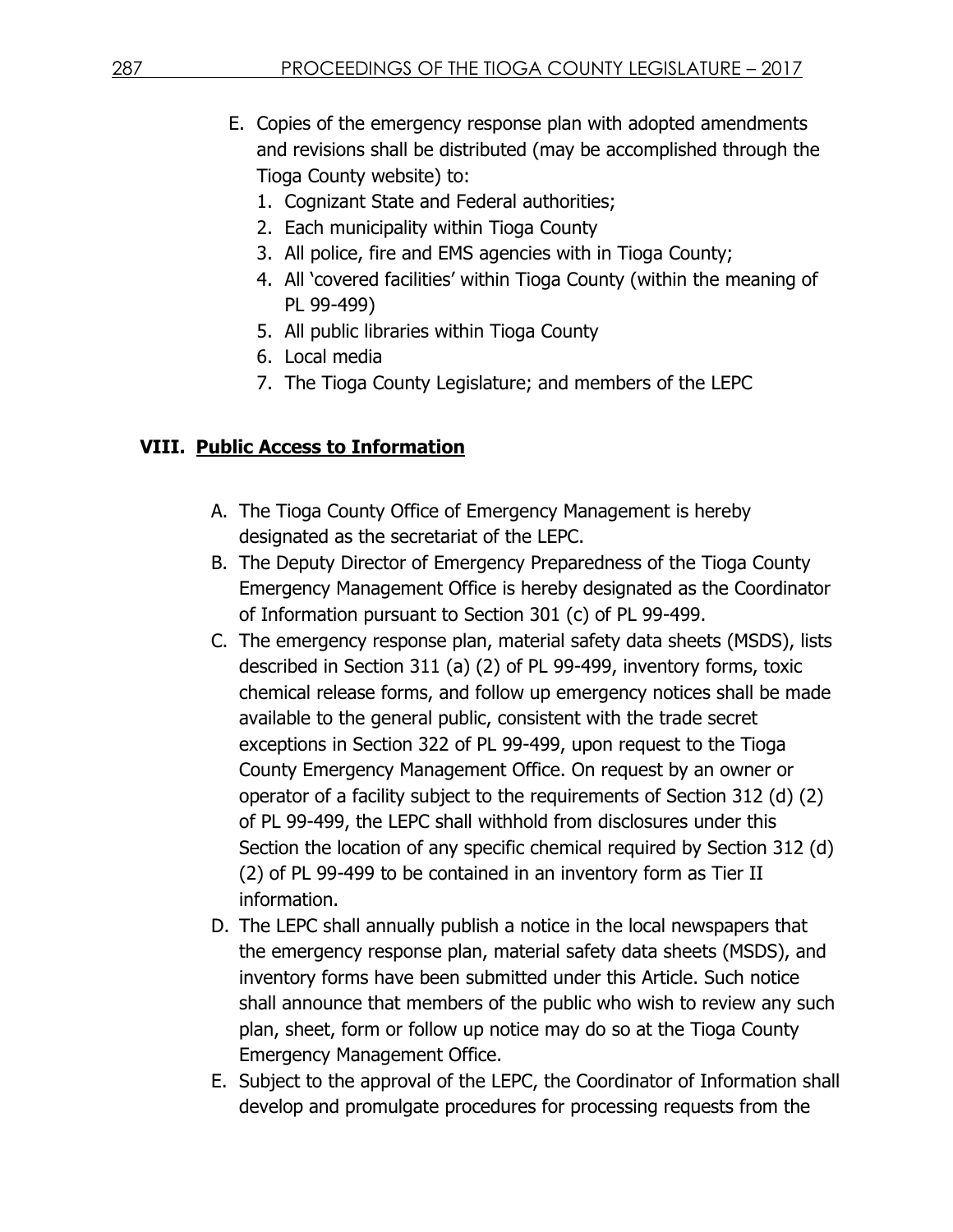public for information under Section C of the Article. Such procedures shall parallel as closely as possible the existing Tioga County procedures under the New York State Freedom of Information Act, provided they are consistent with the requirements of PL 99-499 and these Bylaws.

- F. As recommended by the New York State Emergency Response Commission (SERC), and in addition to hardcopy (paper) Tier II submissions, the Tioga County LEPC will accept the same electronic Tier II submission per the NYS E-Plan Implementation Guide, October 2007, p.2, to satisfy reporting notification to the LEPC, which the SERC accepts to satisfy reporting notification to the State. As further recommended by the SERC in the NYS E-Plan Implementation Guide, October 2007, p.3, the Tioga County LEPC designates the individuals occupying the following positions as "Authorizing Authority", and "Authored User", for so long as those individuals occupy those positions:
	- 1. Authorizing Authority Tioga County Deputy Director of Emergency **Preparedness**
	- 2. Authorized Users:
		- a. LEPC Chair
		- b. Tioga County Director of Emergency Management
		- c. Tioga County Fire Coordinator
		- d. Deputy County Fire Coordinator/s

## **IX. Subcommittees**

The Chairperson shall appoint such standing and special subcommittees as the LEPC shall deem necessary to conduct its business.

## **X. Legal Counsel**

The Tioga County Attorney or his/her designee shall serve as legal counsel to the LEPC.

## **XI. Amendments to the Bylaws of the LEPC**

These Bylaws may be amended at any time by an affirmative vote of twothirds of the membership present at a business meeting, as defined in Article VI, Section B.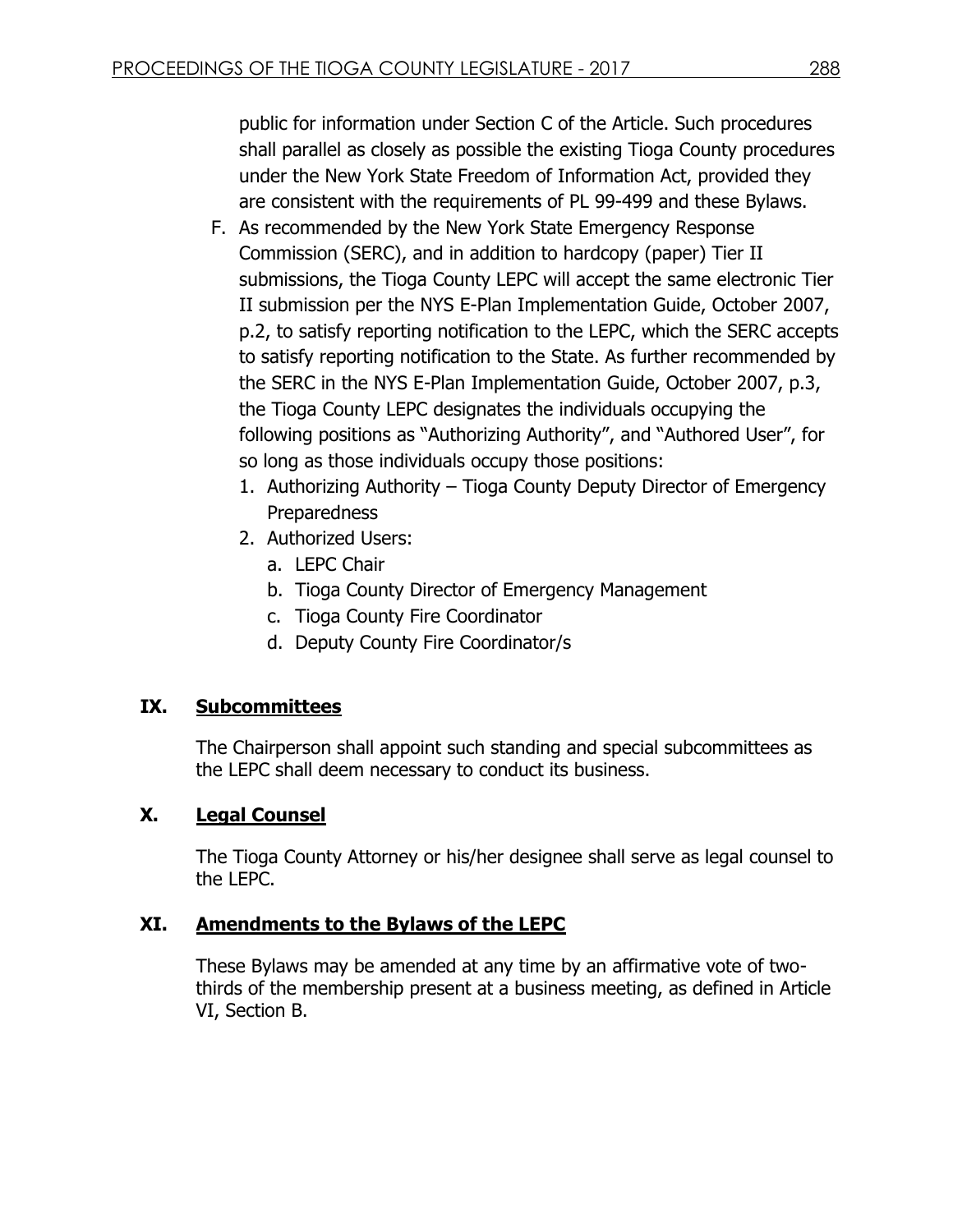Yes – Legislators Sullivan, Weston, Hollenbeck, Huttleston, Monell, Mullen, Sauerbrey and Standinger.

No – None.

Absent – Legislator Roberts.

RESOLUTION ADOPTED.

Legislator Mullen moved for the adoption of the following resolution, seconded by Legislator Sullivan.

REFERRED TO: FINANCE/LEGAL COMMITTEE

RESOLUTION NO. 200–17 *ADOPT LOCAL LAW NO. 3 OF 2017*

WHEREAS: A public hearing was held on August 10, 2017, following due notice thereof to consider the adoption of Local Law Introductory No. C of the Year 2017 A Local Law of the Tioga County Legislature of the County of Tioga, repealing the wireless communications surcharge authorized by Article Six of the County Law of the State of New York; and imposing the wireless communications surcharges pursuant to the authority of Tax Law §186-g; and

WHEREAS: It is in the best interests of the residents of Tioga County to adopt such Local Law which will Local Law No. 3 of 2017; therefore be it

RESOLVED: That the following Local Law be and hereby is adopted;

County of Tioga

Local Law No. 3 of the Year 2017.

A Local Law of the Tioga County Legislature of the County of Tioga, repealing the wireless communications surcharge authorized by Article Six of the County Law of the State of New York; and imposing the wireless communications surcharges pursuant to the authority of Tax Law §186-g.

Be It Enacted by the Legislature of the County of Tioga as follows:

SECTION 1: A Local Law imposing a Wireless Communication Surcharge in Tioga County hereinafter known as Local Law No. 6 of the year 2003, is hereby REPEALED.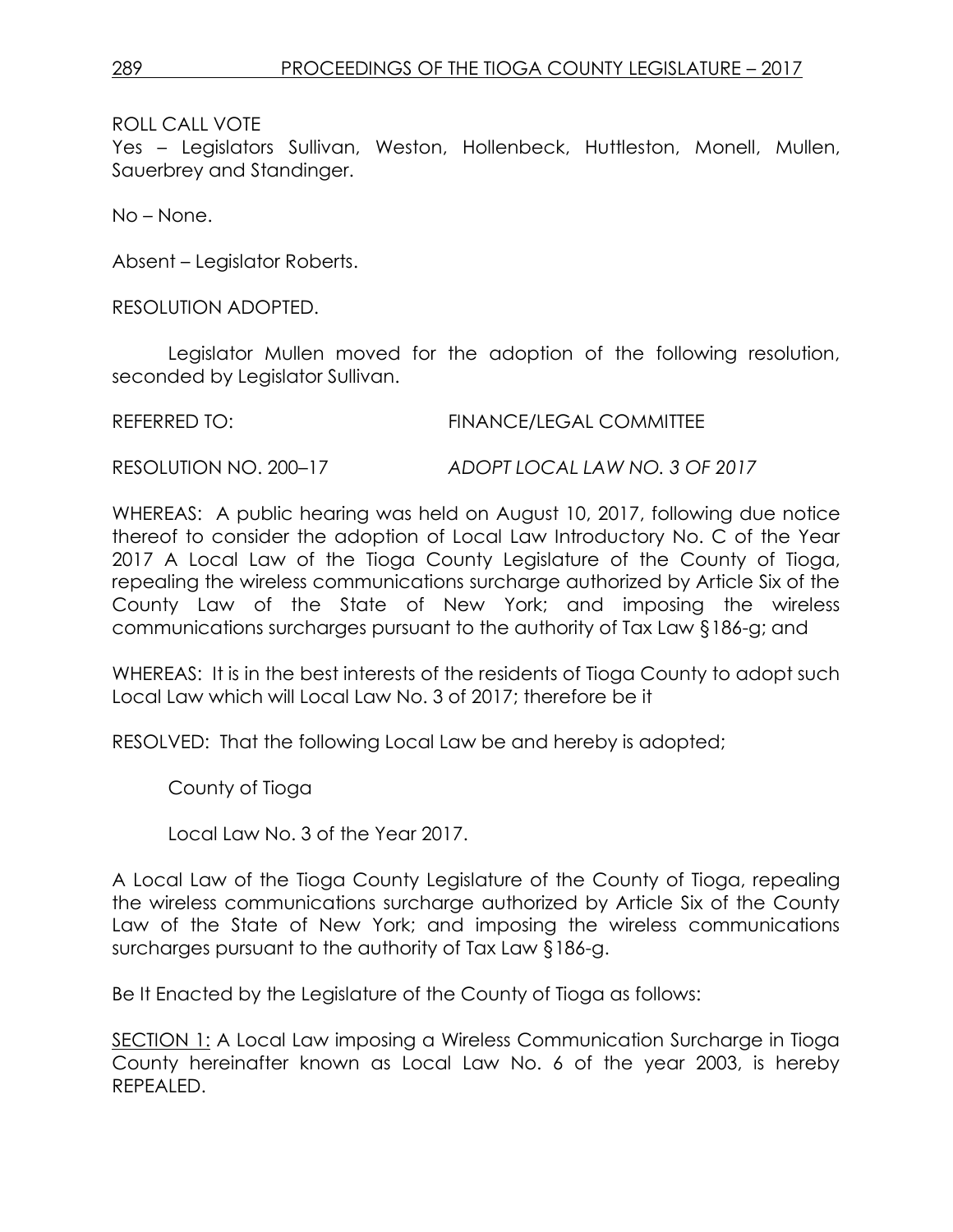SECTION 2: Imposition of wireless communications surcharges. (a) Pursuant to the authority of Tax Law §186-g, there are hereby imposed and there shall be paid surcharges within the territorial limits of the County of Tioga on: (i) wireless communications service provided to a wireless communications customer with a place of primary use within such County of Tioga, at the rate of thirty cents per month on each wireless communications device in service during any part of the month; and (ii) the retail sale of prepaid wireless communications service sold within such County of Tioga, at the rate of thirty cents per retail sale, whether or not any tangible personal property is sold therewith.

(b) Wireless communications service suppliers shall begin to add such surcharge to the billing of its customers and prepaid wireless communications sellers shall begin to collect such surcharge from its customers commencing December 1, 2017.

(c) Each wireless communications service supplier and prepaid wireless communications seller is entitled to retain, as an administrative fee, an amount equal to three percent of its collections of the surcharges imposed by this Local Law, providing that the supplier or seller files any required return and remits the surcharges due to the New York State Commissioner of Taxation and Finance on or before its due date.

SECTION 3: Administration of surcharges. The surcharges imposed by this Local Law shall be administered and collected by the New York State Commissioner of Taxation and Finance as provided in paragraph (8) of Tax Law §186-g, and in a like manner as the taxes imposed by Articles Twenty-Eight and Twenty-Nine of the Tax Law.

SECTION 4: Applicability of State law to surcharges imposed by this Local Law. All the provisions of Tax Law §186-g shall apply to the surcharges imposed by this Local Law with the same force and effect as if those provisions had been set forth in full in this Local Law, except to the extent that any of those provisions is either inconsistent with or not relevant to the surcharges imposed by this Local Law.

SECTION 5: Net collections received by Tioga County from the surcharges imposed by this Local Law shall be expended only upon authorization of the Tioga County Legislature of the County of Tioga and only for payment of system costs, eligible wireless 911 service costs, or other costs associated with the administration, design, installation, construction, operation, or maintenance of public safety communications networks or a system to provide enhanced wireless 911 service serving Tioga County, as provided in paragraph (9) of Tax Law §186-g, including, but not limited to, hardware, software, consultants, financing and other acquisition costs. Tioga County shall separately account for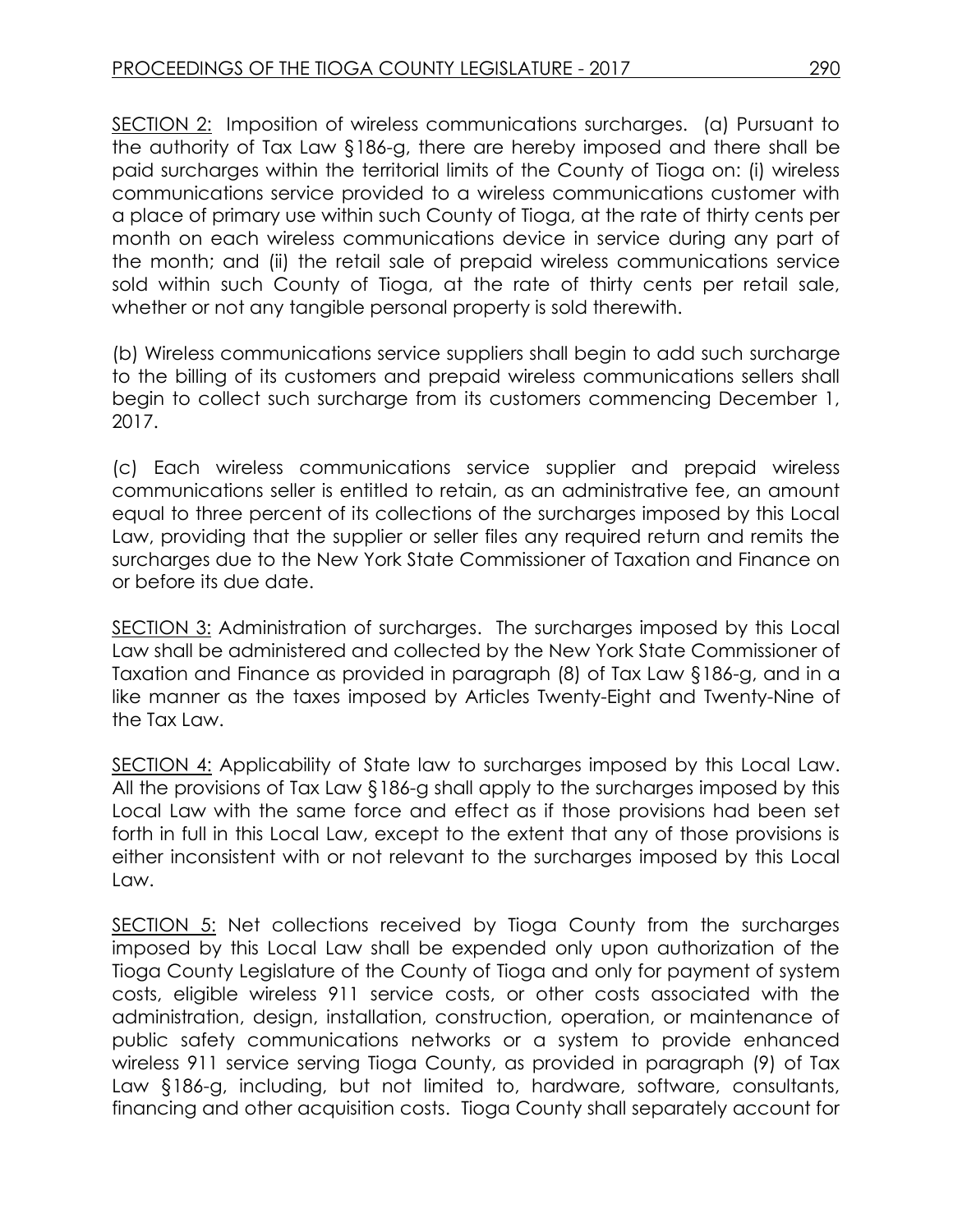and keep adequate books and records of the amount and object or purpose of all expenditures of all such monies. If, at the end of any fiscal year, the total amount of all such monies exceeds the amount necessary for payment of the above mentioned costs in such fiscal year, such excess shall be reserved and carried over for the payment of those costs in the following fiscal year.

SECTION 6: Effective date. This Local Law shall take effect December 1, 2017.

And be it further

RESOLVED: That the Clerk of the Legislature be and hereby is directed, pursuant to Local Law No. 4 of 1992, to cause to be published in the official newspapers of the County of Tioga a synopsis of such Local Law, such synopsis to be within ten days after adoption of the Local Law; and be it further

RESOLVED: That the Clerk of the Legislature be and hereby is directed within five days after adoption of such Local Law to cause the Local Law to be filed as required by the Municipal Home Rule Law Section 27.

ROLL CALL VOTE

Yes – Legislators Sullivan, Weston, Hollenbeck, Huttleston, Monell, Mullen, Sauerbrey and Standinger.

No – None.

Absent – Legislator Roberts.

RESOLUTION ADOPTED.

Legislator Sullivan moved for the adoption of the following resolution, seconded by Legislator Monell.

REFERRED TO: FINANCE/LEGAL COMMITTEE

RESOLUTION NO. 201-17 *AUTHORIZE THE SALE OF COUNTY OWNED PROPERTY LOCATED IN THE TOWN OF OWEGO TO HAROLD H. GAYLORD & CLAUDIA A. GAYLORD*

WHEREAS: Property located in the Town of Owego transferred to Tioga County, identified as Tax Map number 98.00-1-44, parcel number 12911 owes 2015, 2016 and 2017 taxes and is past the last date of redemption; and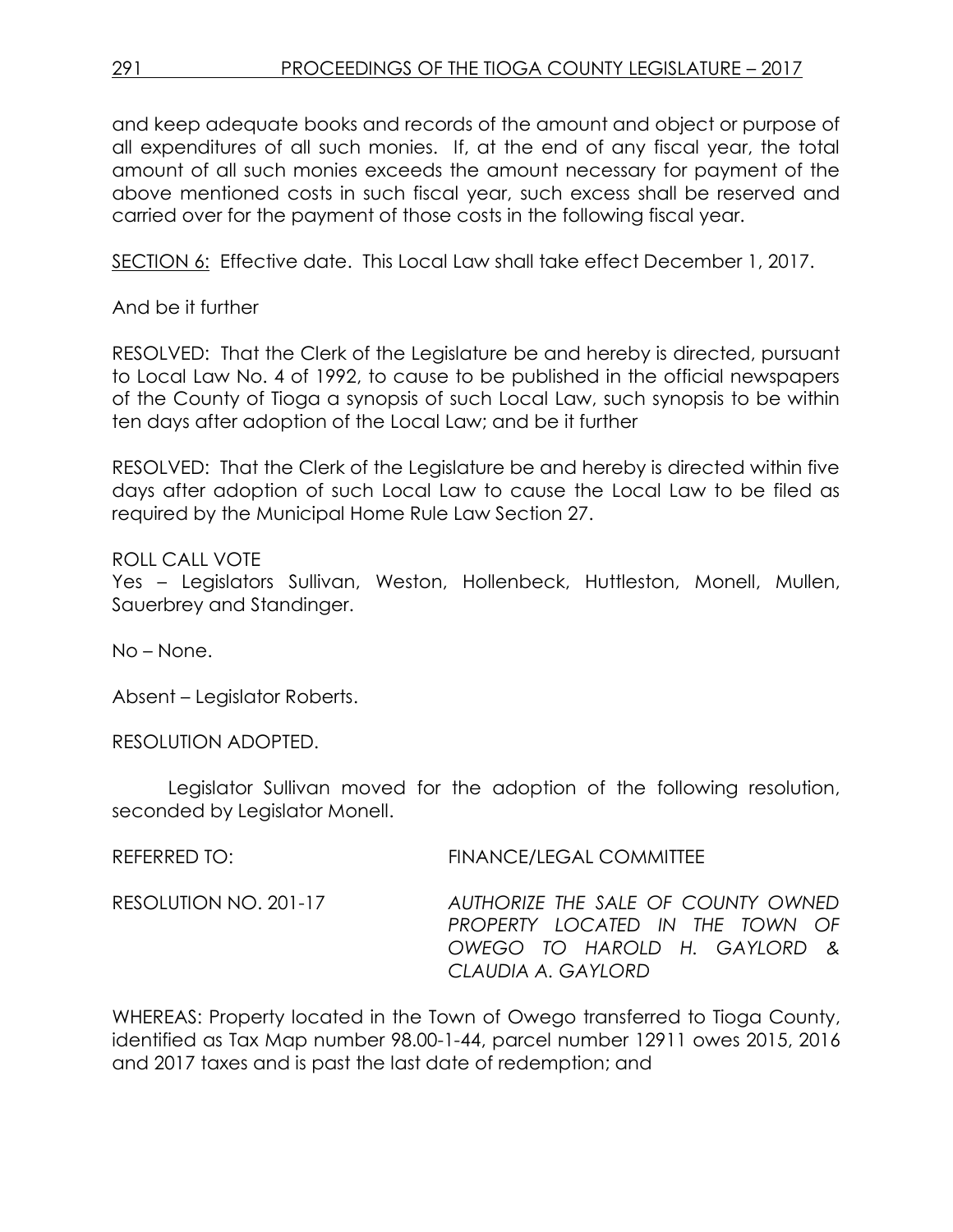WHEREAS: The County has been approached by Harold H. Gaylord & Claudia A. Gaylord, who has made an offer to purchase back their property for \$7,000.00, "as is", thereby placing the property back on the tax rolls; be it therefore

RESOLVED: That the Chair of the Tioga County Legislature be and hereby is authorized to sign and record on receipt of \$7,000.00 and recording costs of \$185.00, a Quit Claim Deed conveying the property transferred to Tioga County, located in the, Town of Owego, identified on the Town of Owego Tax Map as number 98.00-1-44 parcel number 12911 to Harold H. Gaylord & Claudia A. Gaylord or assigns.

#### ROLL CALL VOTE

Yes – Legislators Sullivan, Weston, Hollenbeck, Huttleston, Monell, Mullen, Sauerbrey and Standinger.

No – None.

Absent – Legislator Roberts.

RESOLUTION ADOPTED.

Legislator Monell moved for the adoption of the following resolution, seconded by Legislator Sullivan.

| REFERRED TO:          | FINANCE/LEGAL COMMITTEE                                                                                 |
|-----------------------|---------------------------------------------------------------------------------------------------------|
| RESOLUTION NO. 202-17 | AUTHORIZE THE SALE OF COUNTY OWNED<br>PROPERTY LOCATED IN THE TOWN OF<br><b>BARTON TO JUDY A. FOOTE</b> |

WHEREAS: Property located in the Town of Barton transferred to Tioga County, identified as Tax Map number 113.00-1-6.20, parcel number 12081 owes 2015 and 2017 taxes and is past the last date of redemption; and

WHEREAS: The County has been approached by Judy A. Foote, who has made an offer to purchase back her property for \$2,500.00, "as is", thereby placing the property back on the tax rolls; be it therefore

RESOLVED: That the Chair of the Tioga County Legislature be and hereby is authorized to sign and record on receipt of \$2,500.00 and recording costs of \$185.00, a Quit Claim Deed conveying the property transferred to Tioga County, located in the, Town of Barton, identified on the Town of Barton Tax Map as number 113.00-1-6.20 parcel number 12081 to Judy A. Foote or assigns.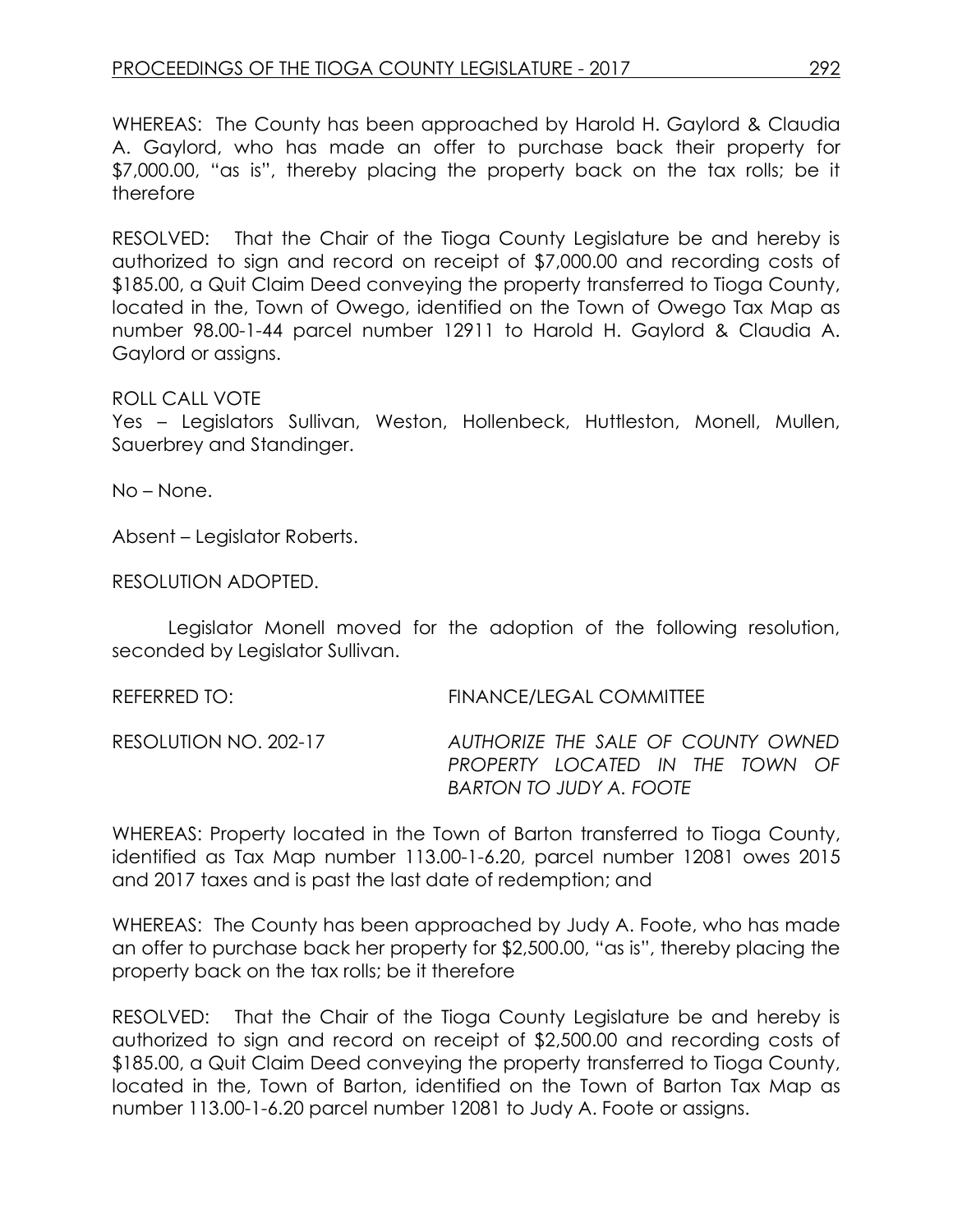Yes – Legislators Sullivan, Weston, Hollenbeck, Huttleston, Monell, Mullen, Sauerbrey and Standinger.

No – None.

Absent – Legislator Roberts.

RESOLUTION ADOPTED.

Legislator Monell moved for the adoption of the following resolution, seconded by Legislator Hollenbeck.

REFERRED TO: FINANCE/LEGAL COMMITTEE

RESOLUTION NO. 203-17 *AUTHORIZE THE SALE OF COUNTY OWNED PROPERTY LOCATED IN THE TOWN OF BARTON TO JOHN SAMPSON & PATRICIA JANHONEN*

WHEREAS: Property located in the Town of Barton transferred to Tioga County, identified as Tax Map number 134.00-1-20.30, parcel number 1965 owes 2015, 2016 and 2017 taxes and is past the last date of redemption; and

WHEREAS: The County has been approached by John Sampson & Patricia Janhonen, who has made an offer to purchase back their property for \$900.00, "as is", thereby placing the property back on the tax rolls; be it therefore

RESOLVED: That the Chair of the Tioga County Legislature be and hereby is authorized to sign and record on receipt of \$900.00 and recording costs of \$185.00, a Quit Claim Deed conveying the property transferred to Tioga County, located in the, Town of Barton, identified on the Town of Barton Tax Map as number 134.00-1-20.30 parcel number 1965 to John Sampson & Patricia Janhonen or assigns.

#### ROLL CALL VOTE

Yes – Legislators Sullivan, Weston, Hollenbeck, Huttleston, Monell, Mullen, Sauerbrey and Standinger.

No – None.

Absent – Legislator Roberts.

RESOLUTION ADOPTED.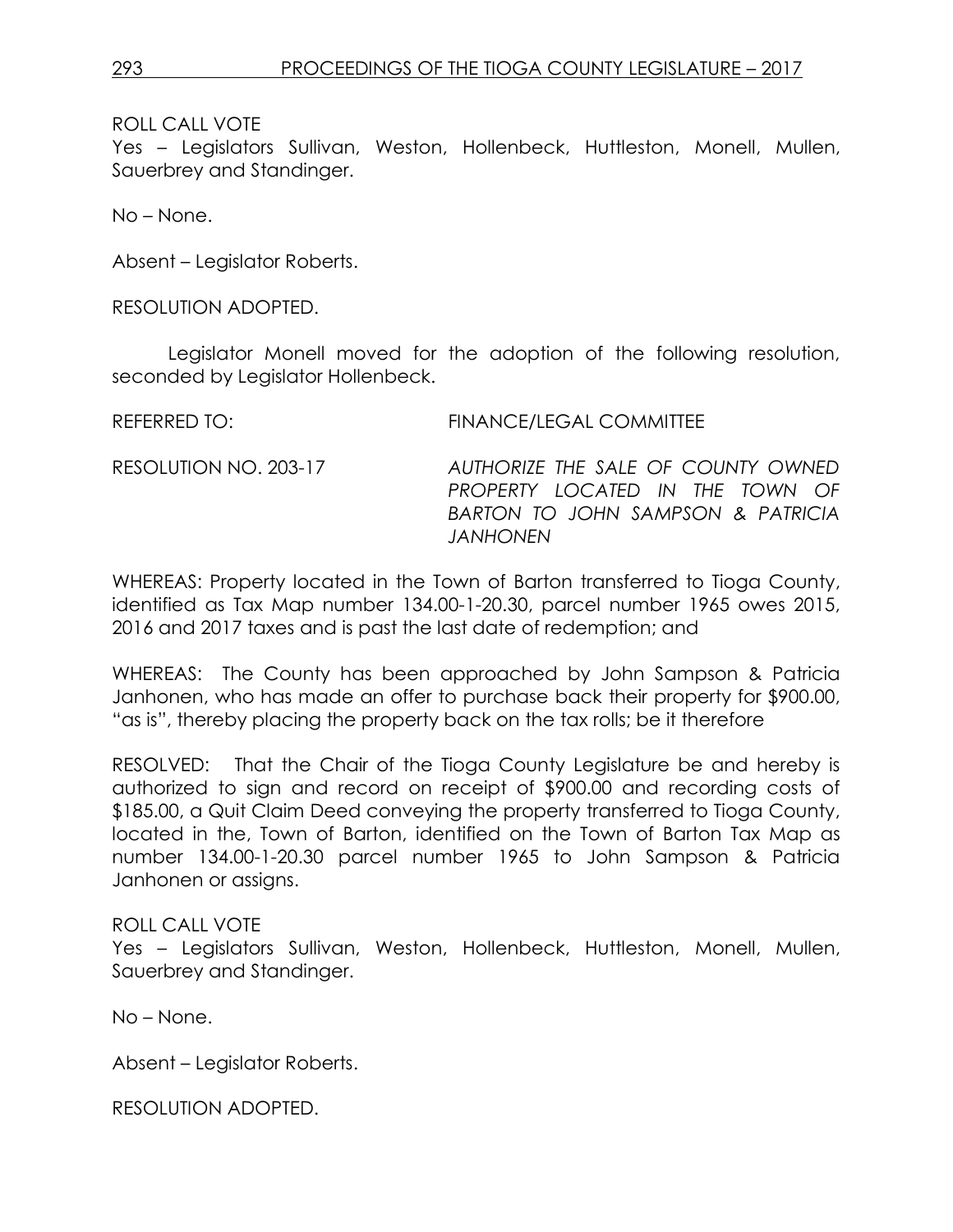Legislator Monell moved for the adoption of the following resolution, seconded by Legislator Hollenbeck.

REFERRED TO: FINANCE/LEGAL COMMITTEE

RESOLUTION NO. 204-17 *AUTHORIZE THE SALE OF COUNTY OWNED PROPERTY LOCATED IN THE TOWN OF OWEGO TO CHRISTOPHER TYLER*

WHEREAS: Property located in the Town of Owego transferred to Tioga County, identified as Tax Map number 164.00-2-22.1, parcel number 5479 owes 2015, 2016 and 2017 taxes and is past the last date of redemption; and

WHEREAS: The County has been approached by Christopher Tyler, who has made an offer to purchase his parents property for \$9,000.00, "as is", thereby placing the property back on the tax rolls; be it therefore

RESOLVED: That the Chair of the Tioga County Legislature be and hereby is authorized to sign and record on receipt of \$9,000.00 and recording costs of \$185.00, a Quit Claim Deed conveying the property transferred to Tioga County, located in the, Town of Owego, identified on the Town of Owego Tax Map as number 164.00-2-22.1 parcel number 5479 to Christopher Tyler or assigns.

ROLL CALL VOTE

Yes – Legislators Sullivan, Weston, Hollenbeck, Huttleston, Monell, Mullen, Sauerbrey and Standinger.

No – None.

Absent – Legislator Roberts.

RESOLUTION ADOPTED.

Legislator Monell moved for the adoption of the following resolution, seconded by Legislator Hollenbeck.

REFERRED TO: FINANCE/LEGAL COMMITTEE

RESOLUTION NO. 205-17 *AUTHORIZE THE SALE OF COUNTY OWNED PROPERTY LOCATED IN THE TOWN OF OWEGO TO THE APALACHIN FIRE DEPARTMENT*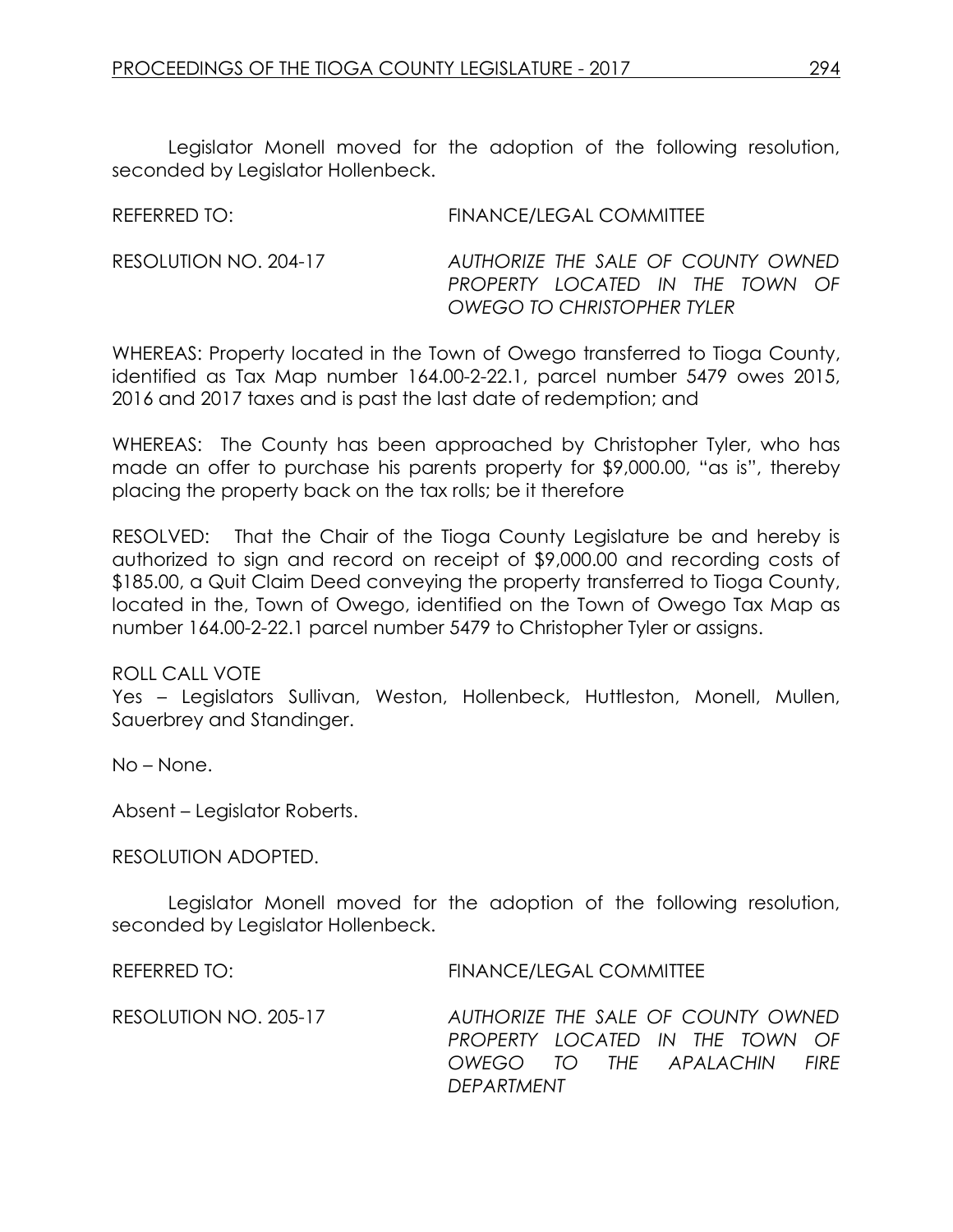WHEREAS: Property located in the Town of Owego transferred to Tioga County, identified as Tax Map number 142.14-1-39, parcel number 4817 owes 2015, 2016 and 2017 taxes and is past the last date of redemption; and

WHEREAS: The County has been approached by Apalachin Fire Department, who has made an offer to purchase this property for \$14,000 "as is", thereby placing the property back on the tax rolls; be it therefore

RESOLVED: That the Chair of the Tioga County Legislature be and hereby is authorized to sign and record on receipt of \$14,000 and recording costs of \$185.00, a Quit Claim Deed conveying the property transferred to Tioga County, located in the, Town of Owego, identified on the Town of Owego Tax Map as number 142.14-1-39 parcel number 4817, to Apalachin Fire Department or assigns.

### ROLL CALL VOTE

Yes – Legislators Sullivan, Weston, Hollenbeck, Huttleston, Monell, Mullen, Sauerbrey and Standinger.

No – None.

Absent – Legislator Roberts.

RESOLUTION ADOPTED.

Legislator Standinger moved for the adoption of the following resolution, seconded by Legislator Sullivan.

| REFERRED TO:          | <b>HEALTH &amp; HUMAN SERVICES COMMITTEE</b><br>PERSONNEL COMMITTEE                                                                                                        |
|-----------------------|----------------------------------------------------------------------------------------------------------------------------------------------------------------------------|
| RESOLUTION NO. 206-17 | CREATE AND FILL SEASONAL SOCIAL<br>WELFARE EXAMINER POSITION AND<br>SEASONAL OFFICE SPECIALIST I POSITIONS<br><b>FOR THE HEAP PROGRAM</b><br>DEPARTMENT OF SOCIAL SERVICES |

WHEREAS: Legislative approval is required for the creation of any new positions within Tioga County; and

WHEREAS: The Home Energy Assistance Program (HEAP) will tentatively begin outreach in mid-August and be in full season on November 13, 2017; and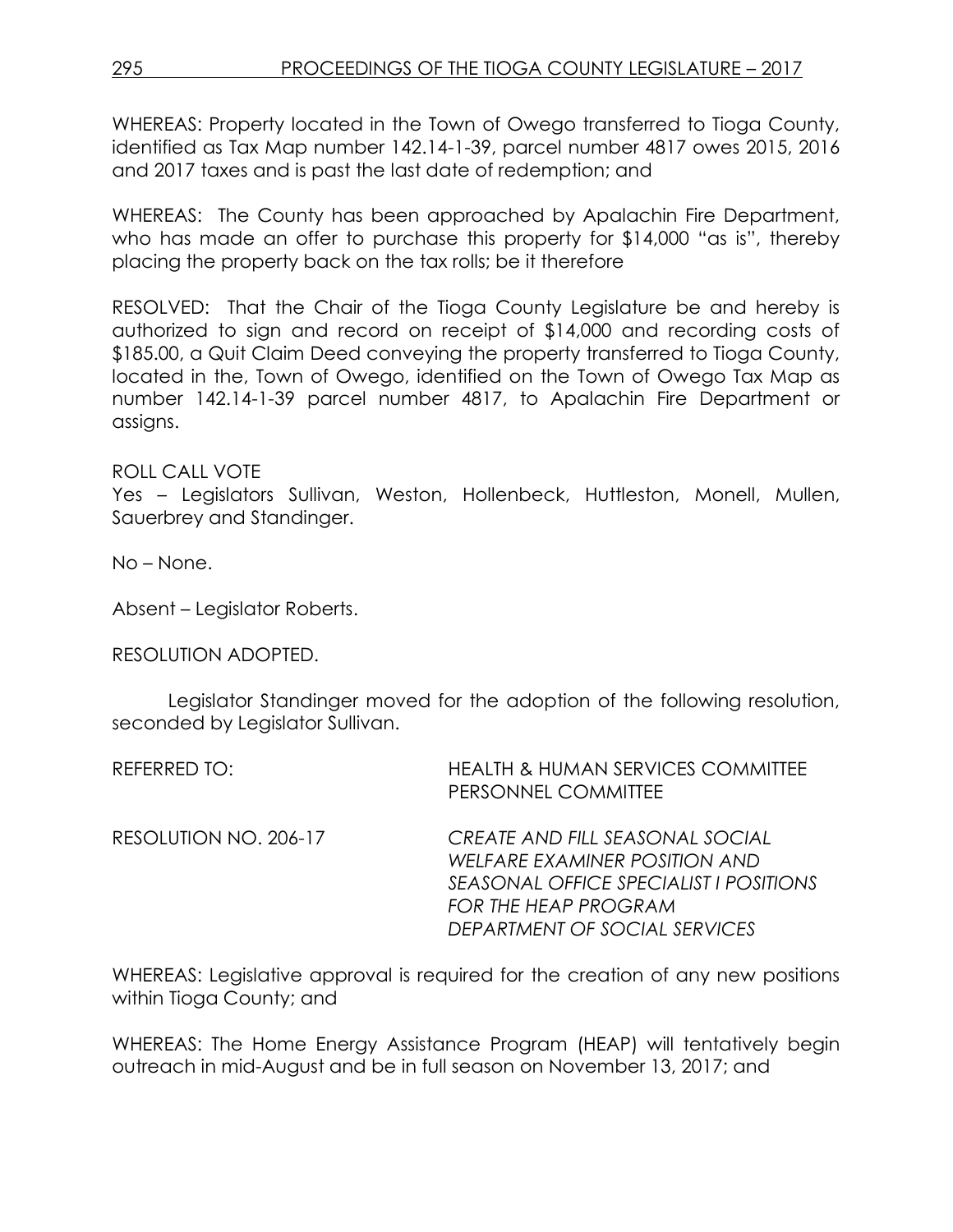WHEREAS: The Social Services budget allows for the hiring of the following staff for the HEAP Program:

One, full-time, seasonal Social Welfare Examiner for the period November 1, 2017 through January 31, 2018 at the starting salary of \$14.37 per hour, and

Two, full-time seasonal Office Specialist I for the period November 1, 2017 through January 31, 2018 at the starting salary of \$11.92 per hour, and

One, full-time, seasonal Office Specialist I for the period October 16, 2017 through February 28, 2018 at the starting salary of \$11.92 per hour; therefore be it

RESOLVED: That the Department of Social Services be authorized to create and fill the seasonal HEAP positions listed above and where required, appoint from the appropriate eligible list.

ROLL CALL VOTE Yes – Legislators Sullivan, Weston, Hollenbeck, Huttleston, Monell, Mullen, Sauerbrey and Standinger.

No – None.

Absent – Legislator Roberts.

RESOLUTION ADOPTED.

Legislator Mullen moved for the adoption of the following resolution, seconded by Legislator Hollenbeck.

| REFERRED TO:          | <b>PUBLIC SAFETY COMMITTEE</b><br>PERSONNEL COMMITTEE                                              |
|-----------------------|----------------------------------------------------------------------------------------------------|
| RESOLUTION NO. 207-17 | <b>AUTHORIZE DONATION OF</b><br><b>VACATION DAYS OR</b><br>COMPENSATORY TIME (SHERIFF'S<br>OFFICE) |

WHEREAS: Frank Lavore, a Road Patrol Sergeant at the Sheriff's Office has undergone a medical procedure which has caused him to be out of work for an extended period of time; and

WHEREAS: Sergeant Lavore has exhausted all his benefit time to cover his entire absence; and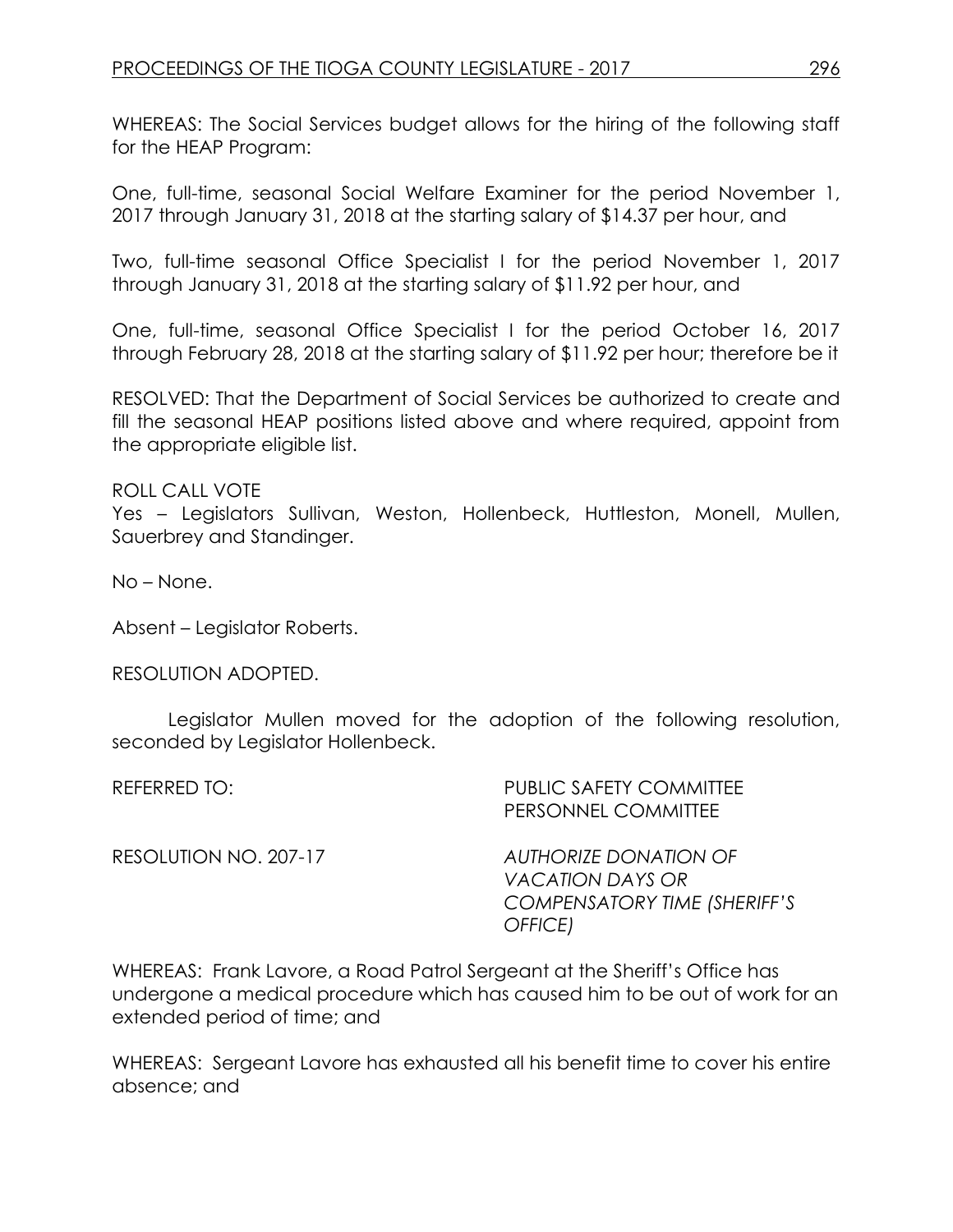WHEREAS: Tioga County Sheriff's Office employees are willing to donate their vacation or compensatory time for Sergeant Lavore to use; and

WHEREAS: The County believes it is important and appropriate to support Sergeant Lavore during this time; therefore be it

RESOLVED: That Sergeant Lavore shall be required to liquidate all accrued vacation and compensatory time, but then shall have vacation days or compensatory time donated by Sheriff's Office employees made available to him for any remaining portion of his absence from August  $9<sup>th</sup>$ , 2017 through approximately September 27<sup>th</sup>, 2017; and be it further

RESOLVED: That in the event Sergeant Lavore returns to work earlier than September 27<sup>th</sup>, 2017, access to donated vacation days and compensatory time will end.

### ROLL CALL VOTE

Yes – Legislators Sullivan, Weston, Hollenbeck, Huttleston, Monell, Mullen, Sauerbrey and Standinger.

No – None.

Absent – Legislator Roberts.

#### RESOLUTION ADOPTED.

Legislator Monell made a motion to have the following late-filed resolution considered, seconded by Legislator Mullen and carried.

Legislator Sullivan moved for the adoption of the following resolution, seconded by Legislator Monell.

REFERRED TO: FINANCE/LEGAL COMMITTEE

RESOLUTION NO. 208-17 ACCEPT AUCTION BIDS FOR COUNTY OWNED PROPERTY ACQUIRED FOR TAXES, AUTHORIZE EXECUTION OF DEEDS

WHEREAS: Properties acquired by Tioga County for nonpayment of taxes in the Towns of Barton, Berkshire, Candor, Newark Valley, Nichols, Owego, Richford and Tioga were offered for sale at Public Auction conducted Thursday, August 10, 2017, by the County Treasurer; and

WHEREAS: It is the intent of the Legislature to return the properties to the Tax Rolls as soon as possible; therefore be it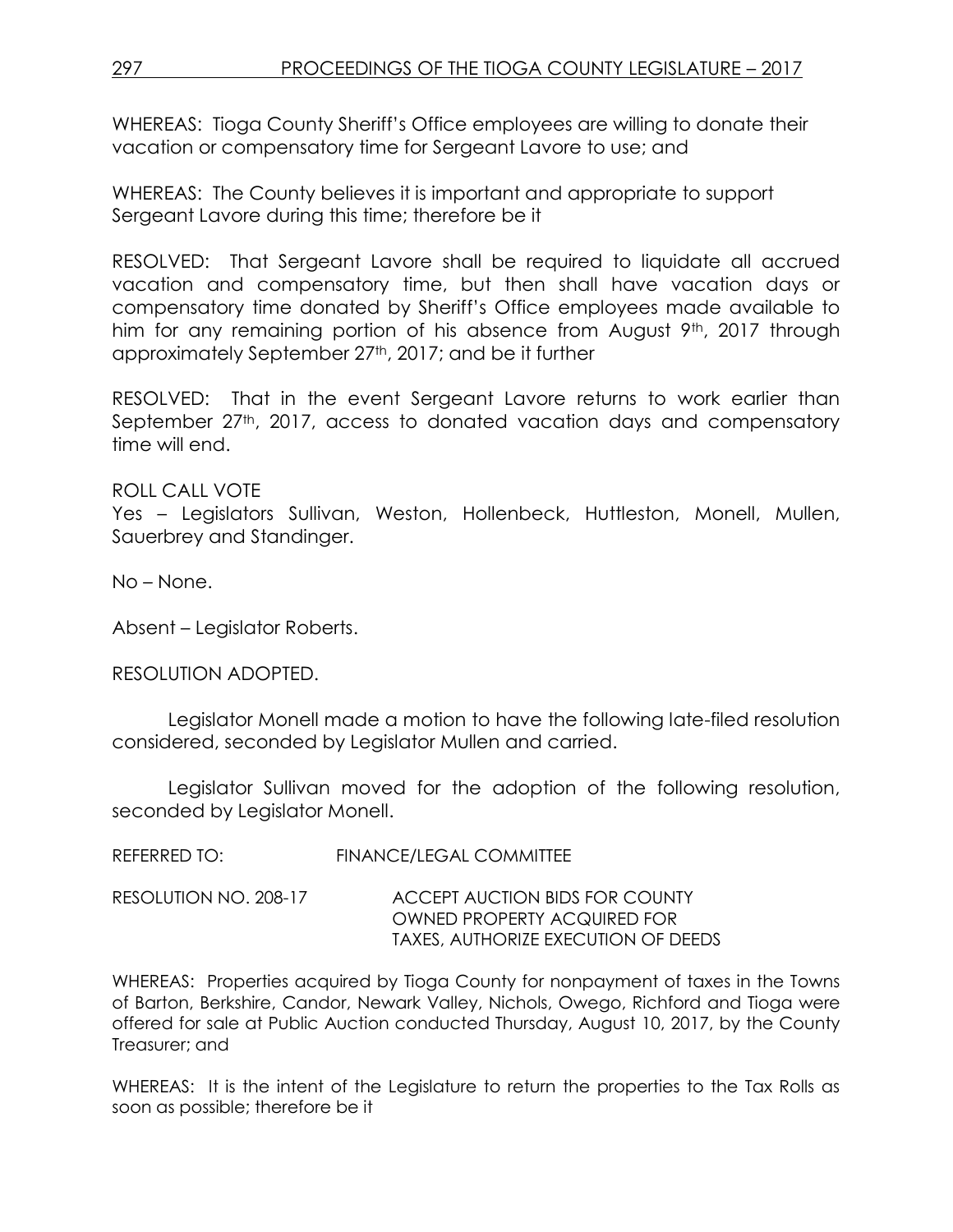RESOLVED: That the following bids, being the highest made at said Auction for the several different properties offered, be and hereby are accepted and the Chair of the Tioga County Legislature authorized to sign and record, on receipt of the amount bid and recording costs, Quit Claim Deeds conveying the various parcels to the successful bidders and to their assigns:

| Prior Owner-Tax Map#                                              | Purchaser                                        | <b>Bid</b> |
|-------------------------------------------------------------------|--------------------------------------------------|------------|
| <u>Town of Barton:</u>                                            |                                                  |            |
| Michael Spencer, 166.15-4-51                                      | Gerald M. Weed &<br>Martina H. Weed              | \$29,000   |
| Richard Fontanez, 135.00-2-6.20                                   | Kelly J. Zimmer                                  | \$4,500    |
| 112.00-2-15.13<br>Thomas N. Peters                                | Brian T. Alexander &                             | \$15,500   |
| Mary K. Peters,                                                   | Terrie L. Alexander                              |            |
| Town of Berkshire                                                 |                                                  |            |
| William Vandenburg, 23.19-1-109                                   | Edward B. Goodrich &                             | \$3,250    |
| <b>Bonnie Vandenburg</b>                                          | Kathy E. Goodrich                                |            |
| Lynn Terwilliger, 42.00-2-10.112                                  | George A. Hoffmier Sr &                          | \$6,000    |
| Jesse Playle,                                                     | George A. Hoffmier Jr                            |            |
| Broome Oil & Gas, 23.00-3-4.131                                   | Michael A. Wilcox                                | \$1,000    |
| Anatoly Atamansky, 43.00-2-22.7                                   | George A. Hoffmier Sr &                          | \$6,125    |
| Anatoly Atamansky, 43.00-2-22.8                                   | George A. Hoffmier Jr<br>George A. Hoffmier Sr & | \$6,125    |
|                                                                   | George A. Hoffmier Jr                            |            |
| Anatoly Atamansky, 43.00-2-22.9                                   | George A. Hoffmier Sr &                          | \$6,125    |
|                                                                   | George A. Hoffmier Jr                            |            |
| Anatoly Atamansky, 43.00-2-22.11                                  | George A. Hoffmier Sr &<br>George A. Hoffmier Jr | \$6,125    |
| <u>Town of Candor:</u>                                            |                                                  |            |
| Harold R. Vrabel, 62.00-1-17.111                                  | Anthony Huizinga                                 | \$44,000   |
| William & Kathleen McAvoy, 61.09-1-5                              | Brandon S. Baird                                 | \$19,000   |
| Thomas J. Zurzuski Sr, 63.00-1-8.22                               | <b>Dmitry Serebryany</b>                         | \$54,000   |
|                                                                   |                                                  |            |
| <b>Town of Newark Valley:</b><br>Harold R. Vrabel, 42.00-1-37.12; | Edward M. Dailey                                 | \$38,000   |
| Ward Wakeman, 64.00-1-22,                                         | Nathan M. Lawton                                 | \$10,000   |
| Alta & Stuart Patterson, 86.00-1-1                                | April Lynne Hulslander                           | \$8,000    |
| Alta & Stuart Patterson, 86.00-1-2                                | Walter E. Zink Sr. &                             | \$1,000    |
|                                                                   | Tia Theresa Zink                                 |            |
| Antonia Panepinto, 64.00-1-28                                     | Edward B. Goodrich &                             | \$1,000    |
|                                                                   | Kathy E. Goodrich                                |            |
| William Foust, 64.00-1-43,                                        | Edward B. Goodrich &                             | \$1,400    |
| Robert Blakeslee,<br>Joseph Hutchinson 64.19-2-25,                | Kathy E. Goodrich<br>Brandon S. Baird            | \$18,000   |
|                                                                   |                                                  |            |